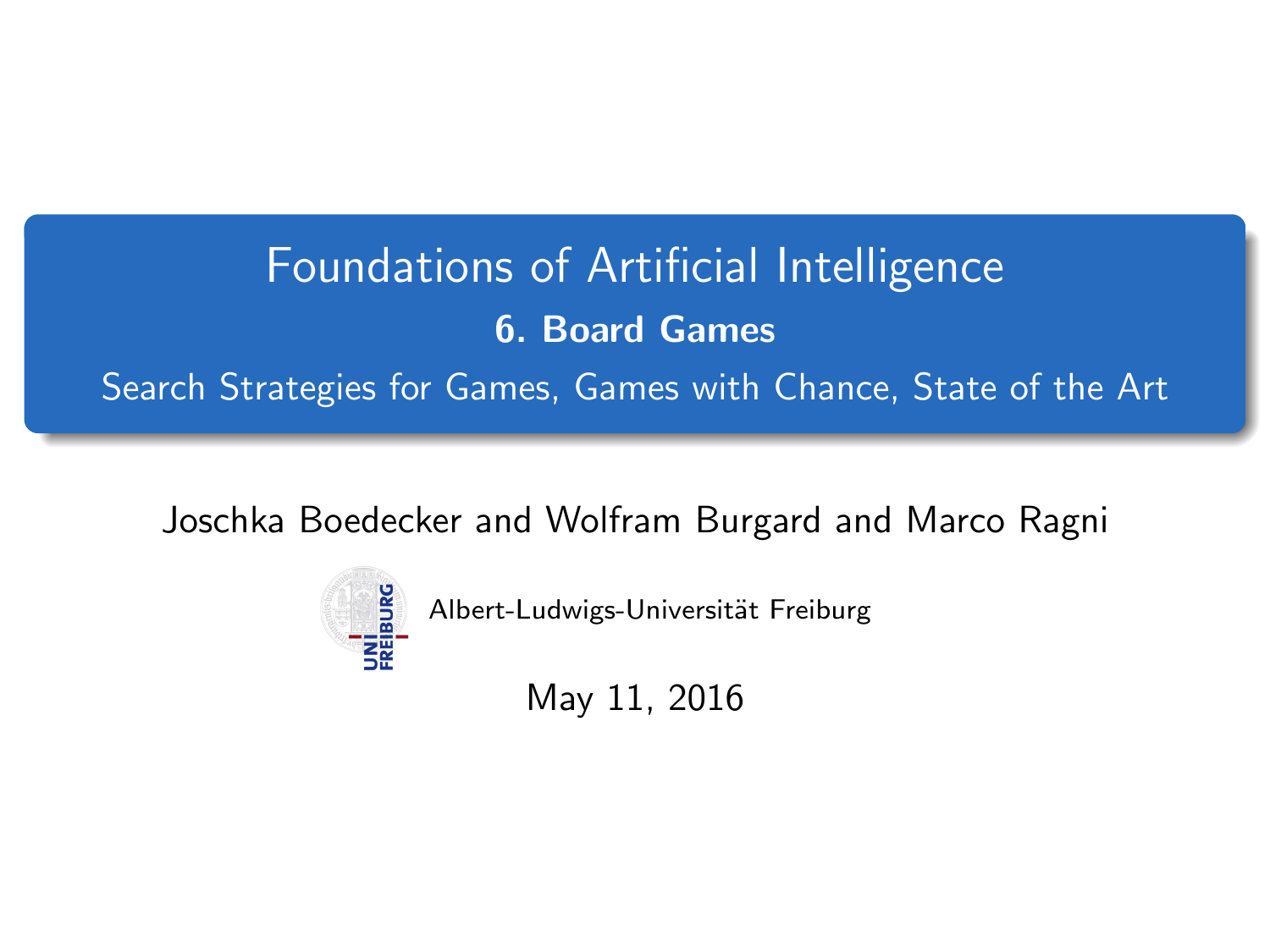#### **[Board Games](#page-2-0)**

- [Minimax Search](#page-4-0)
- 3 [Alpha-Beta Search](#page-9-0)
- 4 [Games with an Element of Chance](#page-27-0)

#### 5 [State of the Art](#page-32-0)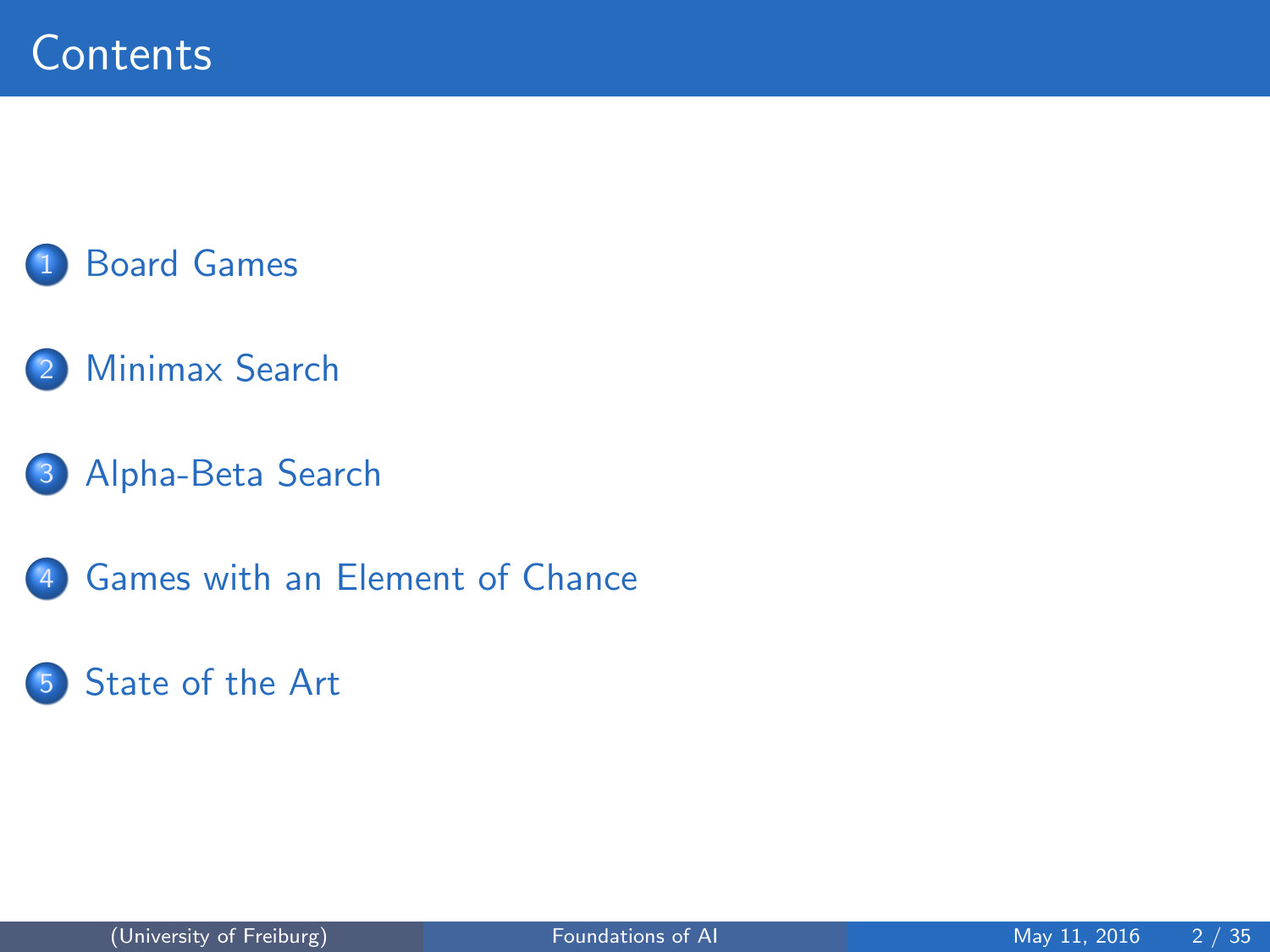<span id="page-2-0"></span>Board games are one of the oldest branches of AI (Shannon and Turing 1950).

- Board games present a very abstract and pure form of competition between two opponents and clearly require a form of "intelligence".
- The states of a game are easy to represent.
- The possible actions of the players are well-defined.
- $\rightarrow$  Realization of the game as a search problem
- $\rightarrow$  The individual states are fully accessible
- $\rightarrow$  It is nonetheless a contingency problem, because the characteristics of the opponent are not known in advance.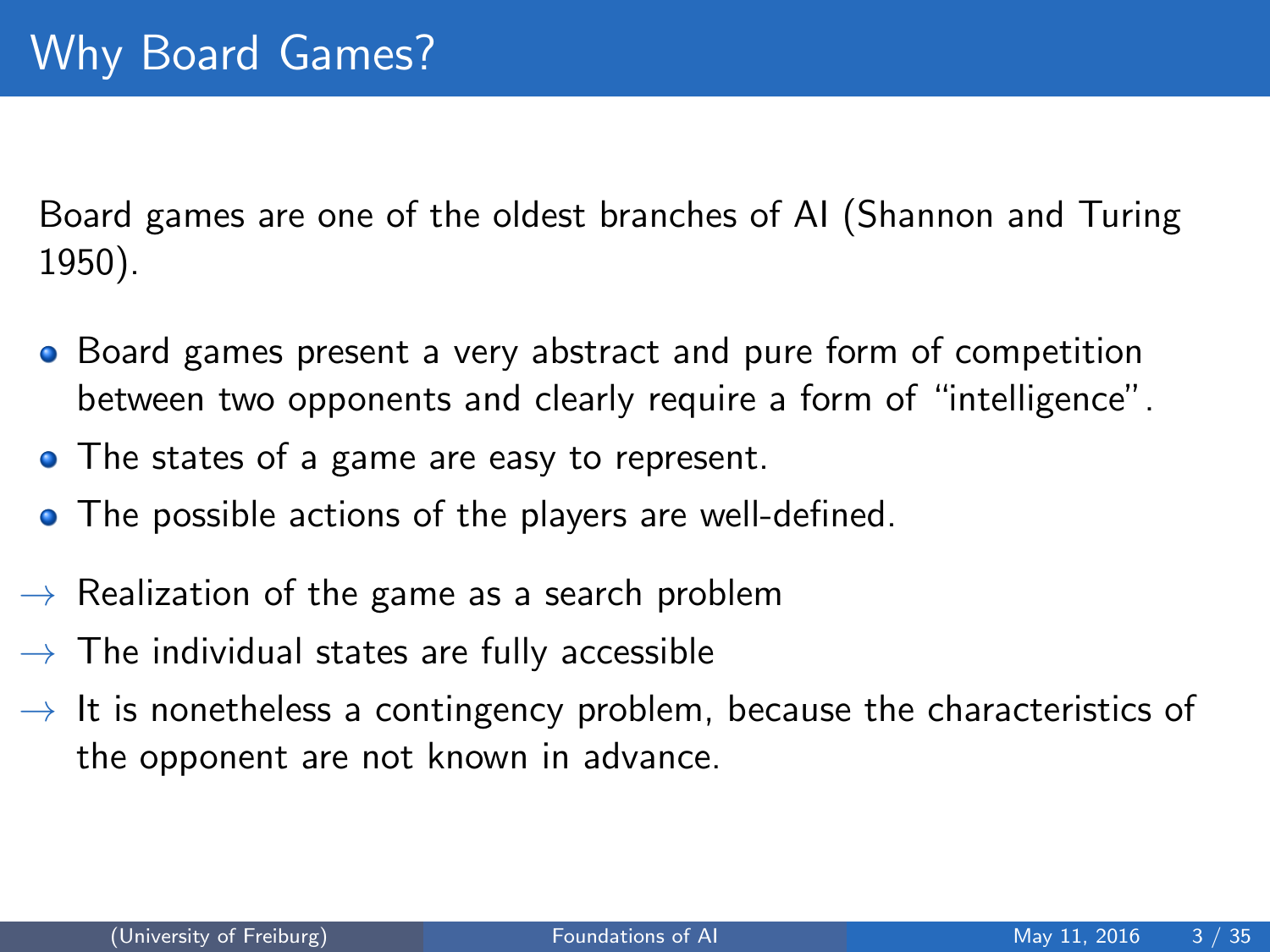Board games are not only difficult because they are contingency problems, but also because the search trees can become astronomically large.

#### Examples:

- **Chess:** On average 35 possible actions from every position; often, games have 50 moves per player, resulting in a search depth of  $100$ :  $\rightarrow 35^{100} \approx 10^{150}$  nodes in the search tree (with "only"  $10^{40}$  legal chess positions).
- $\bullet$  Go: On average 200 possible actions with ca. 300 moves  $\rightarrow 200^{300} \approx 10^{700}$  nodes.

#### Good game programs have the properties that they

- delete irrelevant branches of the game tree,
- use good evaluation functions for in-between states, and
- **•** look ahead as many moves as possible.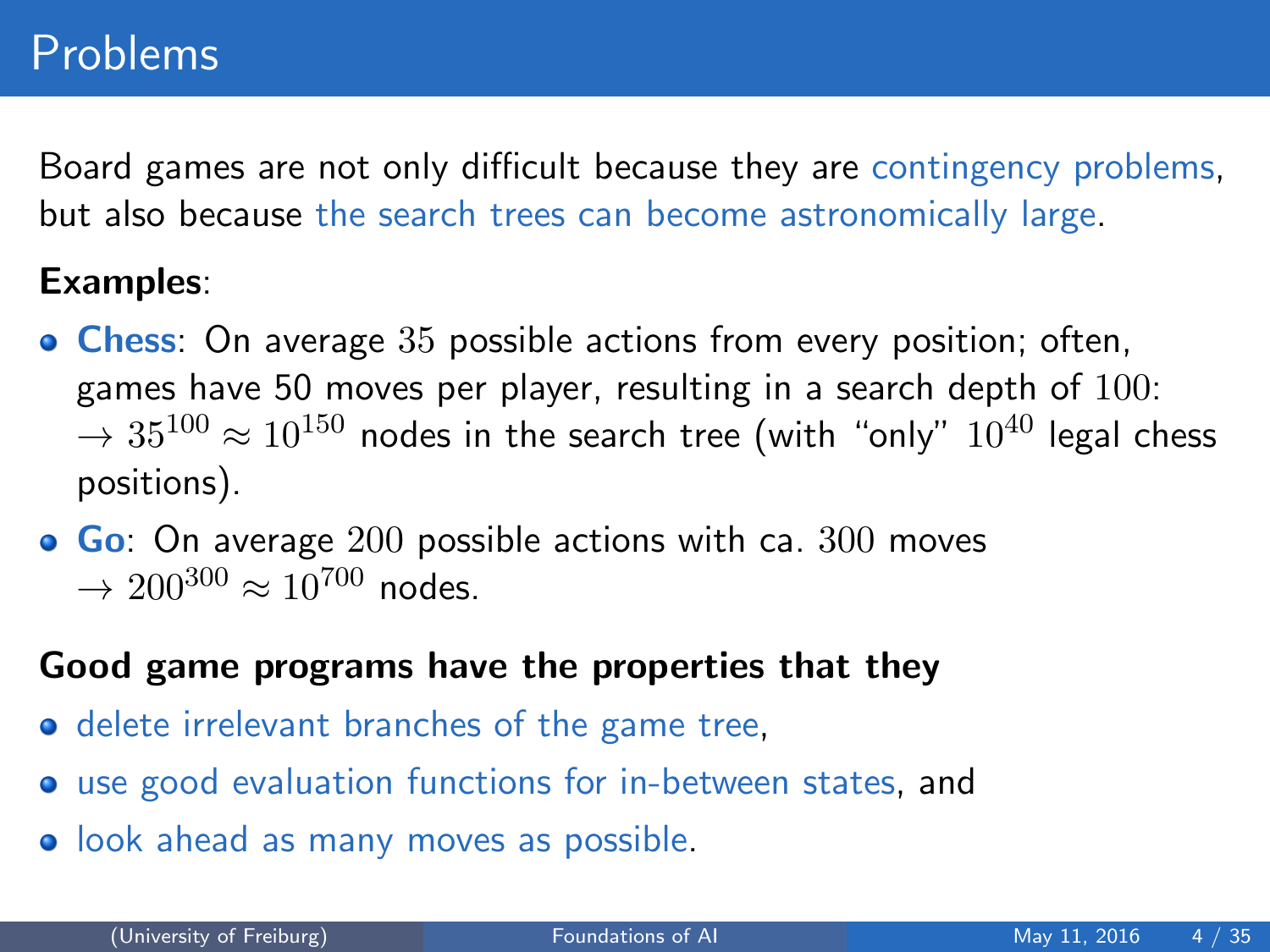- <span id="page-4-0"></span>• Players are MAX and MIN, where MAX begins.
- Initial position (e.g., board arrangement)
- $\bullet$  Operators (= legal moves)
- $\bullet$  Termination test, determines when the game is over. Terminal state  $=$ game over.
- Strategy. In contrast to regular searches, where a path from beginning to end is simply a solution, max must come up with a strategy to reach a terminal state regardless of what MIN does  $\rightarrow$  correcting reactions to all of min's moves.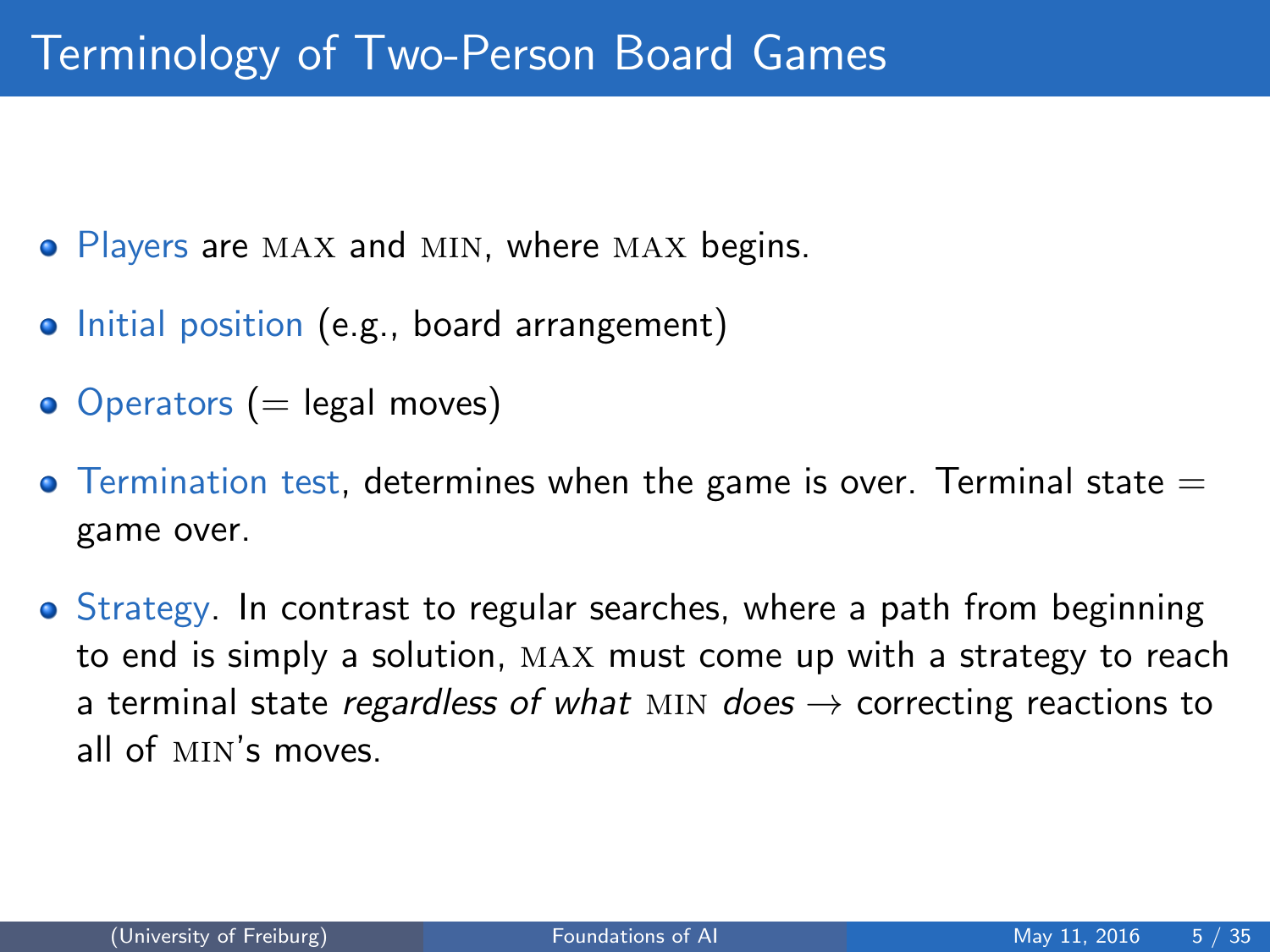#### Tic-Tac-Toe Example



Every step of the search tree, also called game tree, is given the player's name whose turn it is (max- and min-steps).

When it is possible, as it is here, to produce the full search tree (game tree), the minimax algorithm delivers an optimal strategy for max.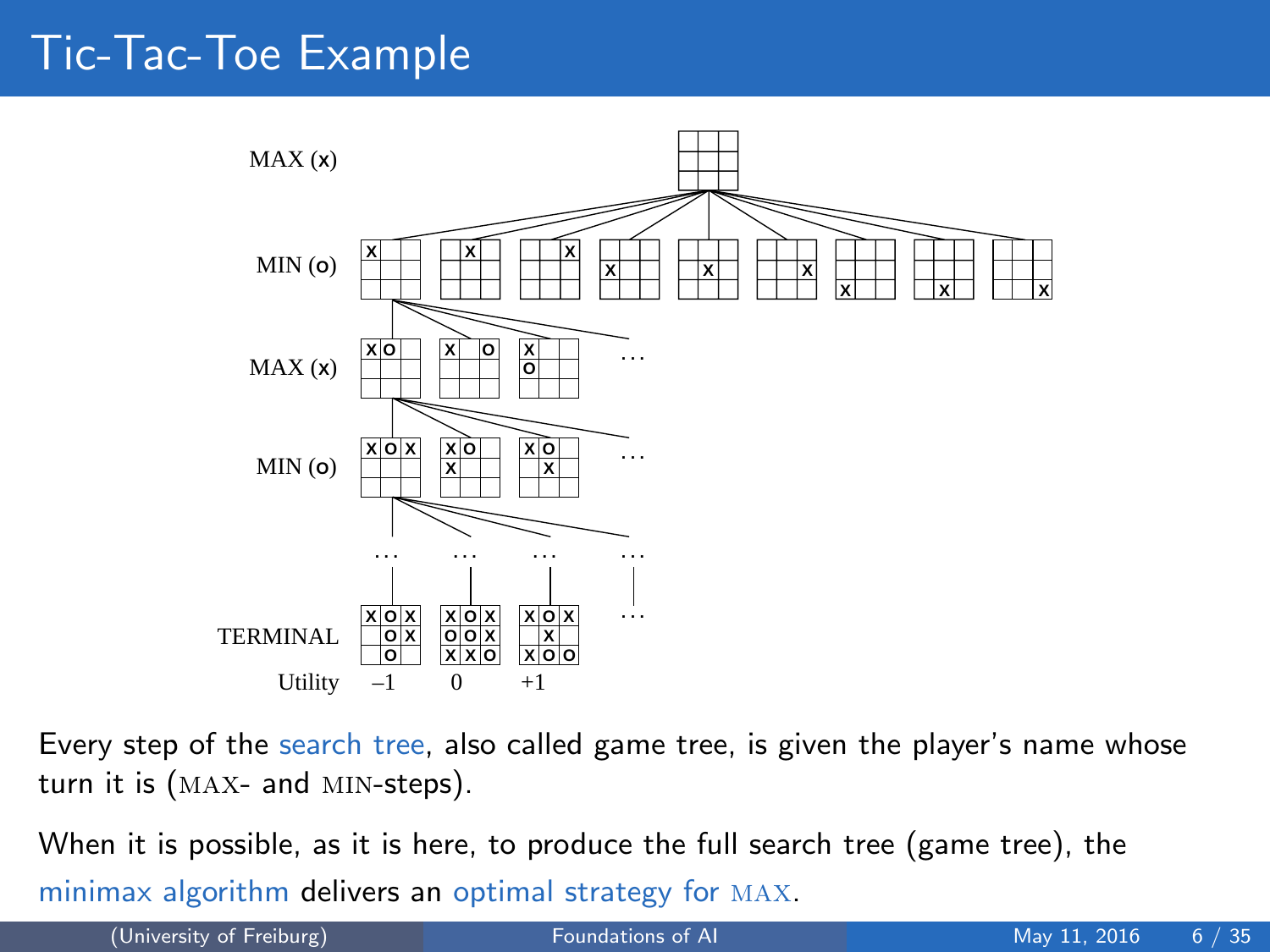- 1. Generate the complete game tree using depth-first search.
- 2. Apply the utility function to each terminal state.
- 3. Beginning with the terminal states, determine the utility of the predecessor nodes as follows:
	- Node is a min-node Value is the minimum of the successor nodes
	- Node is a max-node Value is the maximum of the successor nodes
	- From the initial state (root of the game tree), MAX chooses the move that leads to the highest value (minimax decision).

Note: Minimax assumes that min plays perfectly. Every weakness (i.e., every mistake MIN makes) can only improve the result for MAX.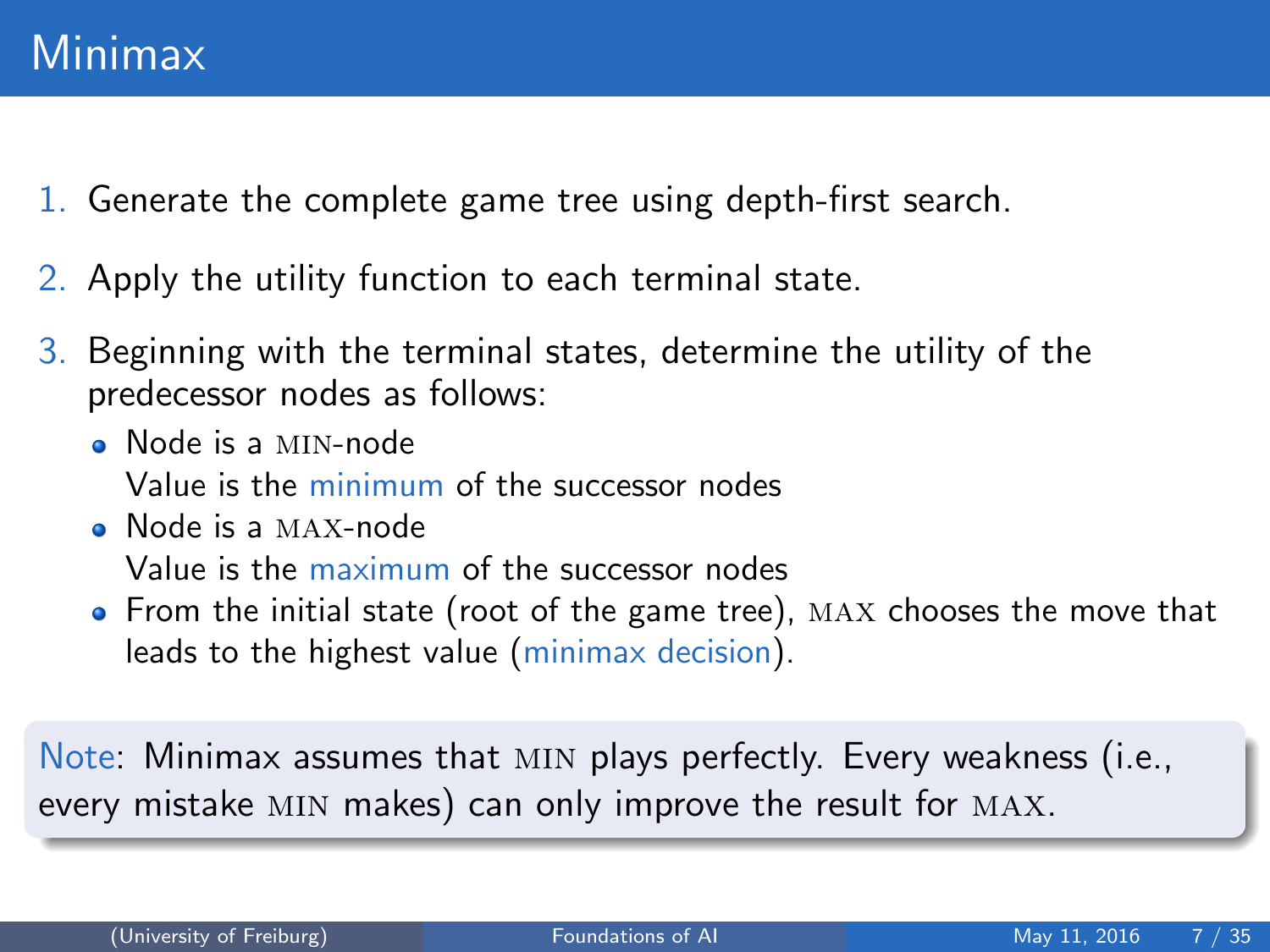#### Minimax Example

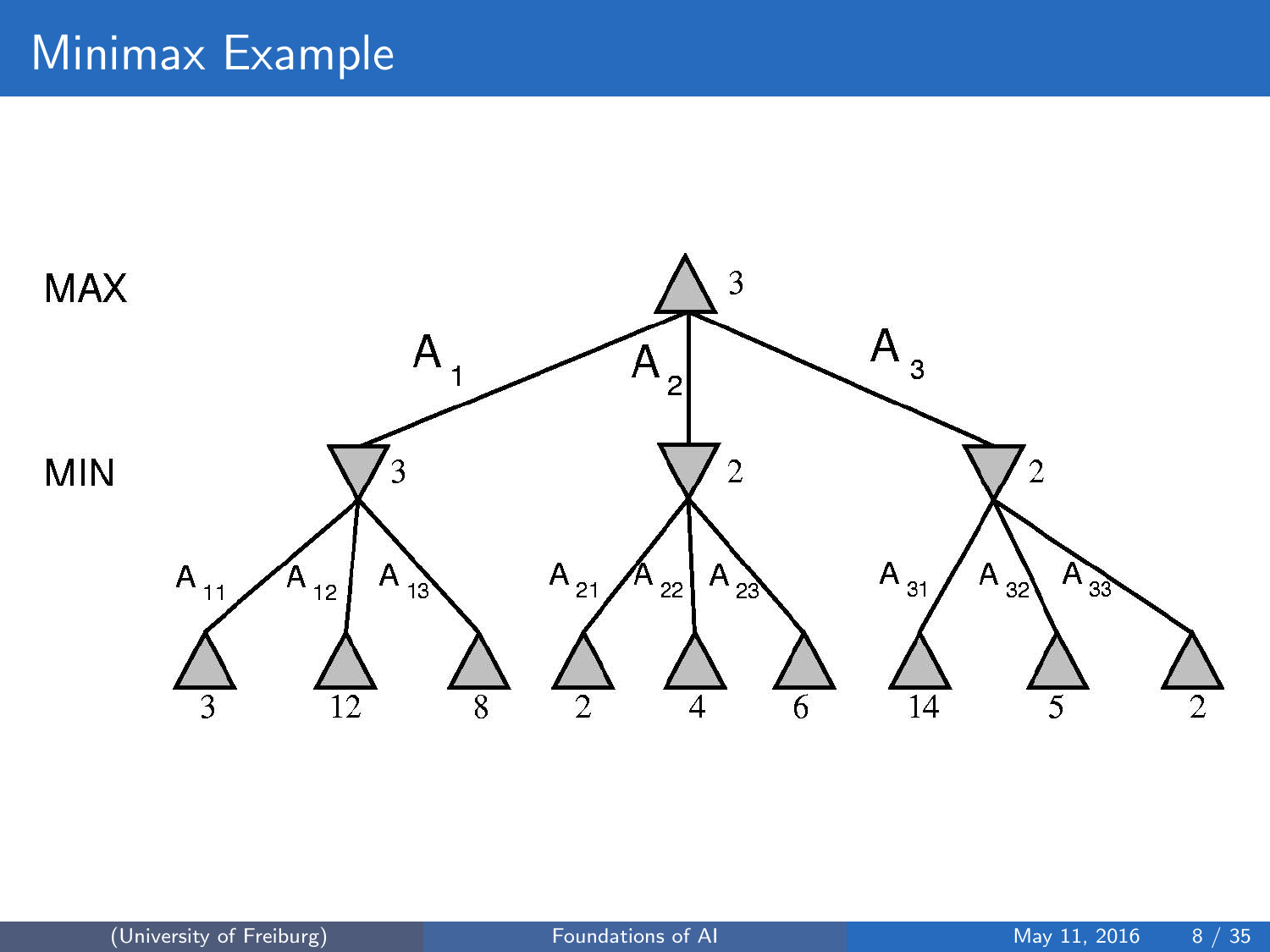## Minimax Algorithm

#### Recursively calculates the best move from the initial state.

```
function MINIMAX-DECISION(state) returns an action
return \arg \max_{a \in \text{ACTIONS}(s)} \text{MIN-VALUE}(\text{RESULT}(state, a))
```

```
function MAX-VALUE(state) returns a utility value
if TERMINAL-TEST(state) then return UTILITY(state)
 v \leftarrow -\inftyfor each a in ACTIONS(state) do
   v \leftarrow \text{MAX}(v, \text{MIN-VALUE}(\text{RESULT}(s, a)))return v
```

```
function MIN-VALUE(state) returns a utility value
if TERMINAL-TEST(state) then return UTILITY(state)
 v \leftarrow \inftyfor each a in ACTIONS(state) do
   v \leftarrow \text{MIN}(v, \text{MAX-VALUE}(\text{RESULT}(s, a)))return v
```
to the best possible move, that is, the move that leads to the outcome with the best utility, under the  $\overline{\mathsf{Note}}$ : Minimax can only be applied to game trees that are not too deep. Otherwise, the minimax value must be approximated at a certain level.  $T$  for argument argument argument as  $\mathcal{S}$  that has the maximum value of  $\mathcal{S}$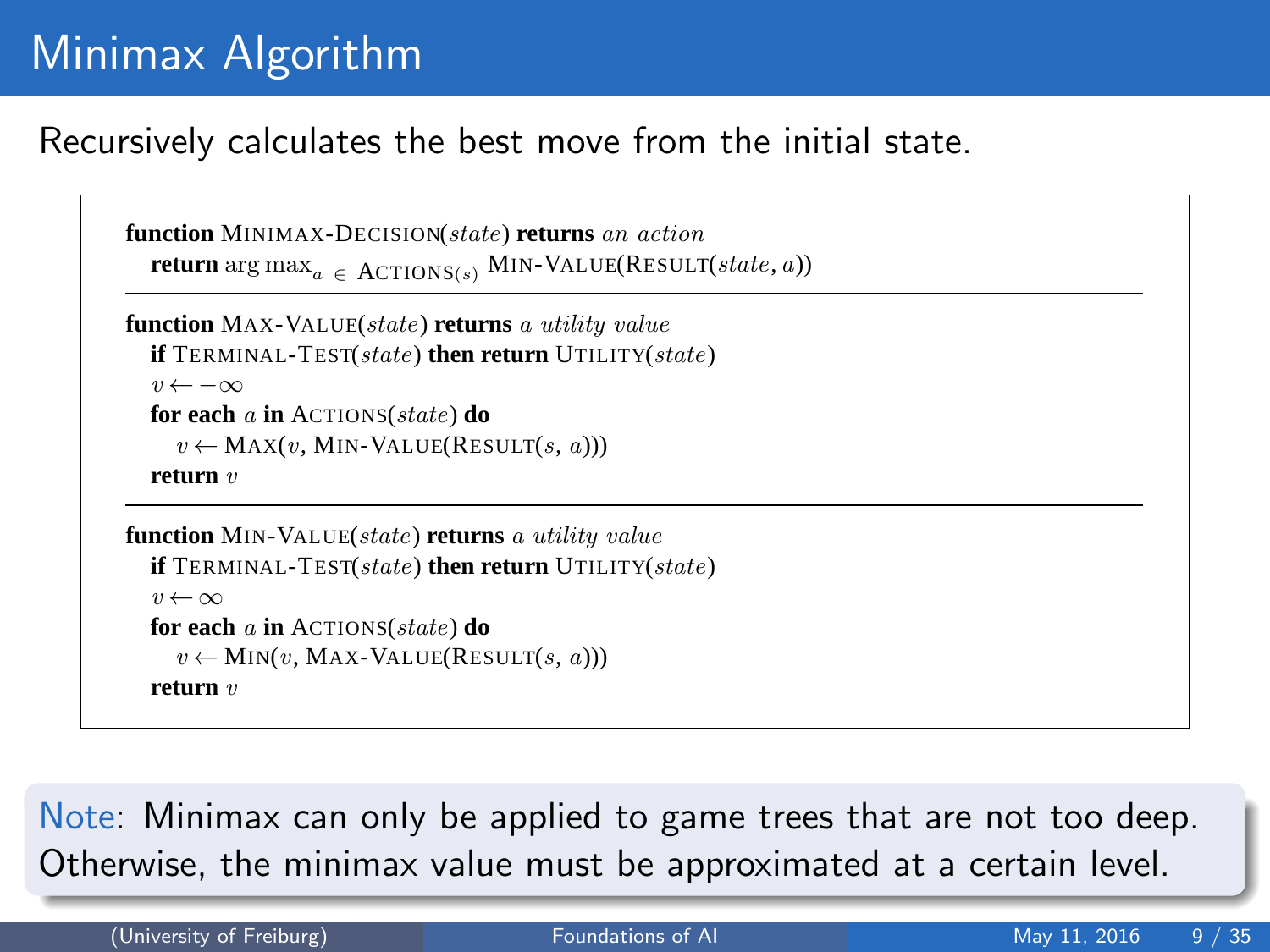<span id="page-9-0"></span>When the search tree is too large, it can be expanded to a certain depth only. The art is to correctly evaluate the playing position of the leaves of the tree at that depth.

Example of simple evaluation criteria in chess: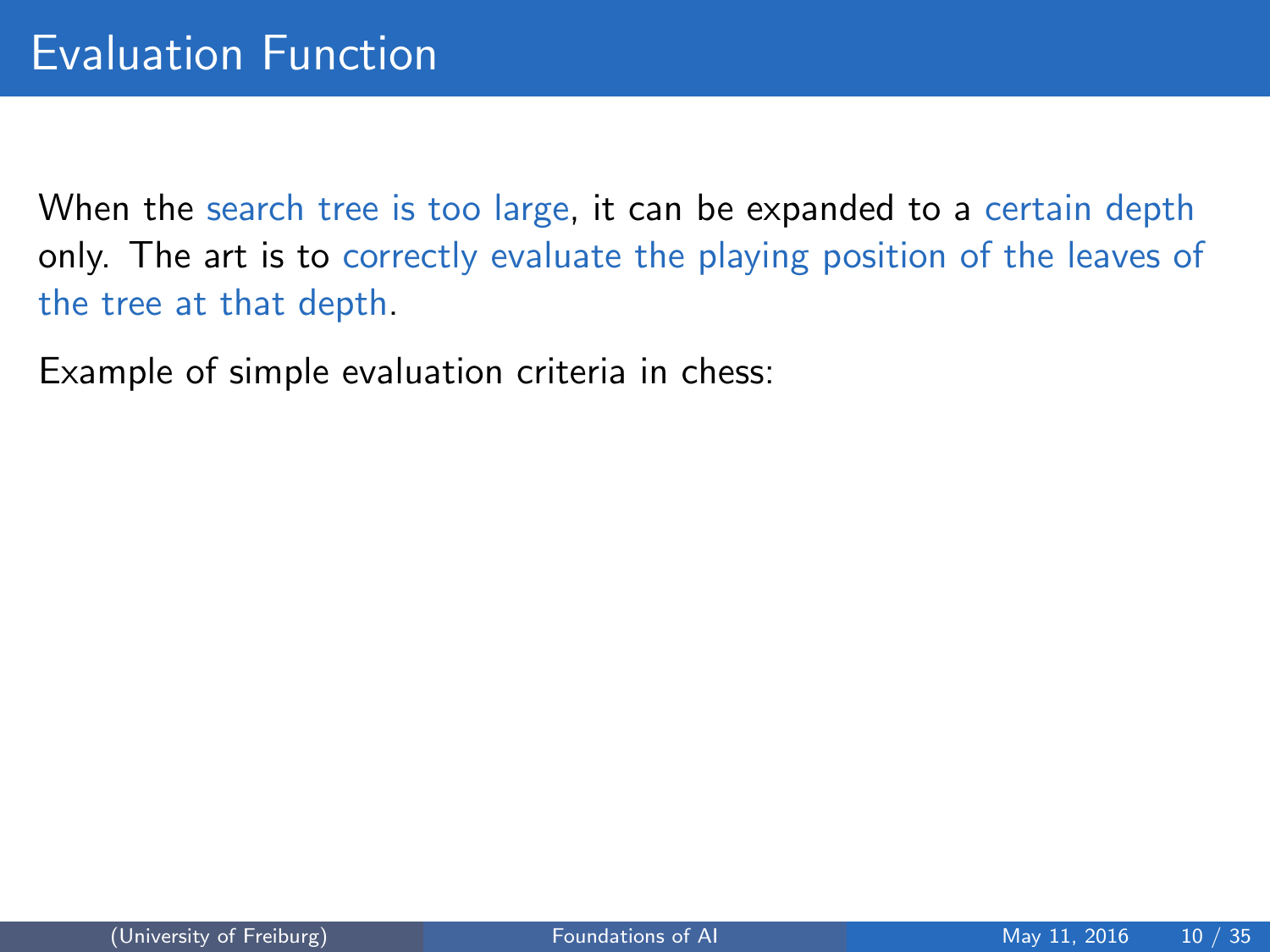When the search tree is too large, it can be expanded to a certain depth only. The art is to correctly evaluate the playing position of the leaves of the tree at that depth.

Example of simple evaluation criteria in chess:

- Material value: pawn 1, knight/bishop 3, rook 5, queen 9
- **Other:** king safety, good pawn structure
- Rule of thumb: three-point advantage  $=$  certain victory

#### The choice of the evaluation function is decisive!

The value assigned to a state of play should reflect the chances of winning, i.e., the chance of winning with a one-point advantage should be less than with a three-point advantage.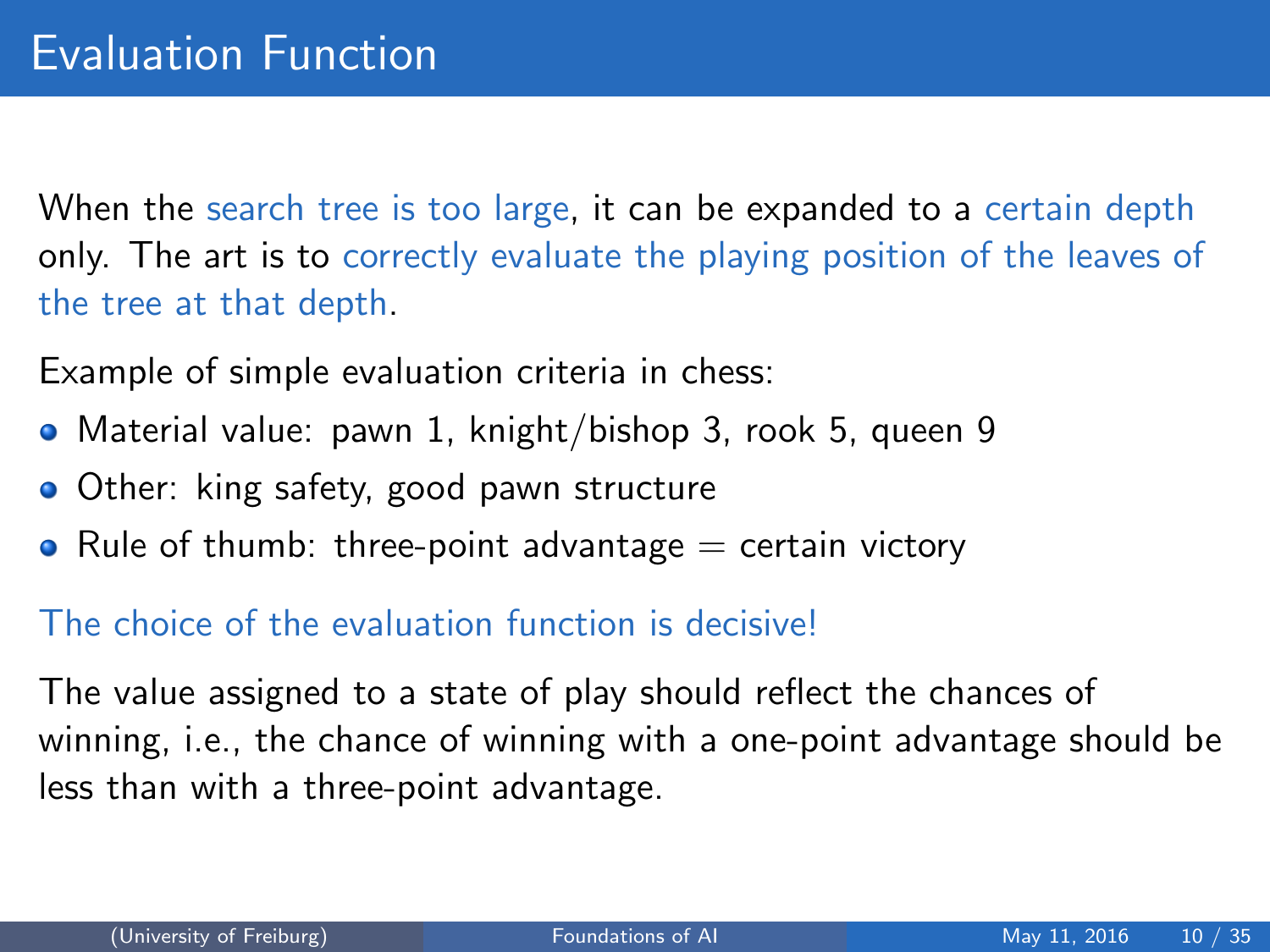The preferred evaluation functions are weighted, linear functions:

$$
w_1f_1+w_2f_2+\cdots+w_nf_n
$$

where the w's are the weights, and the f's are the features. [e.g.,  $w_1 = 3$ ,  $f_1$  = number of our own knights on the board]

The above linear sum makes the strong assumption that the contributions of all features are independend. (not true: e.g., bishops in the endgame are more powerful, when there is more space)

The weights can be learned. The features, however, are often designed by human intuition and understandig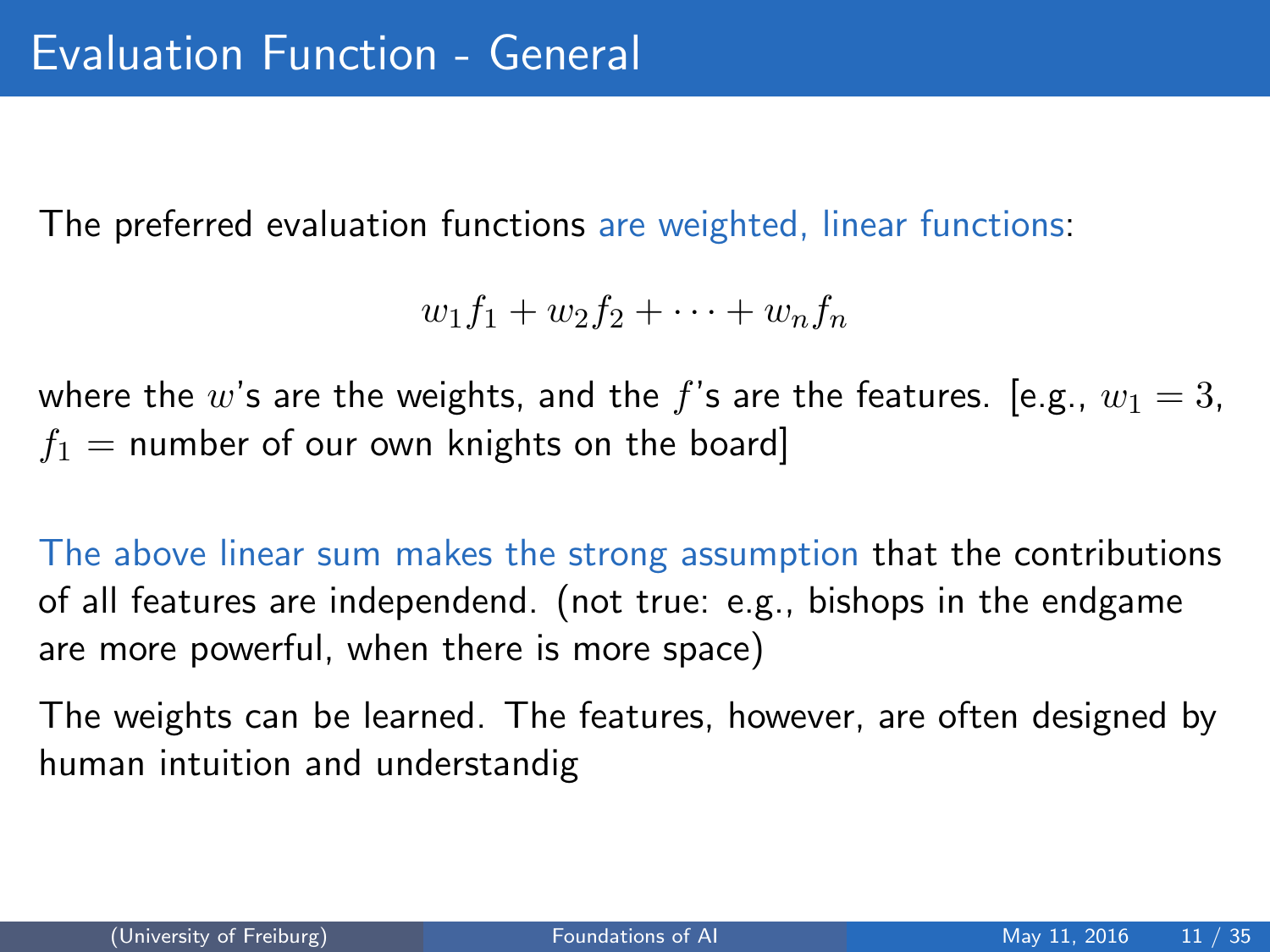Motivation: Return an answer within the allocated time.

- Fixed-depth search.
- **•** Better: iterative deepening search (stop, when time is over).
- **•** but only stop and evaluate at "quiescent" positions that will not cause large fluctuations in the evaluation function in the following moves. For example, if one can capture a figure, then the position is not "quiescent" because this action might change the evaluation substantially. An alternative is to continue the search at non quiescent positions, favorably by only allowing certain types of moves (e.g., capturing) to reduce search effort, until a quiescent position was reached.
- The still is the problem of limited depth search: horizon effect (see next slide).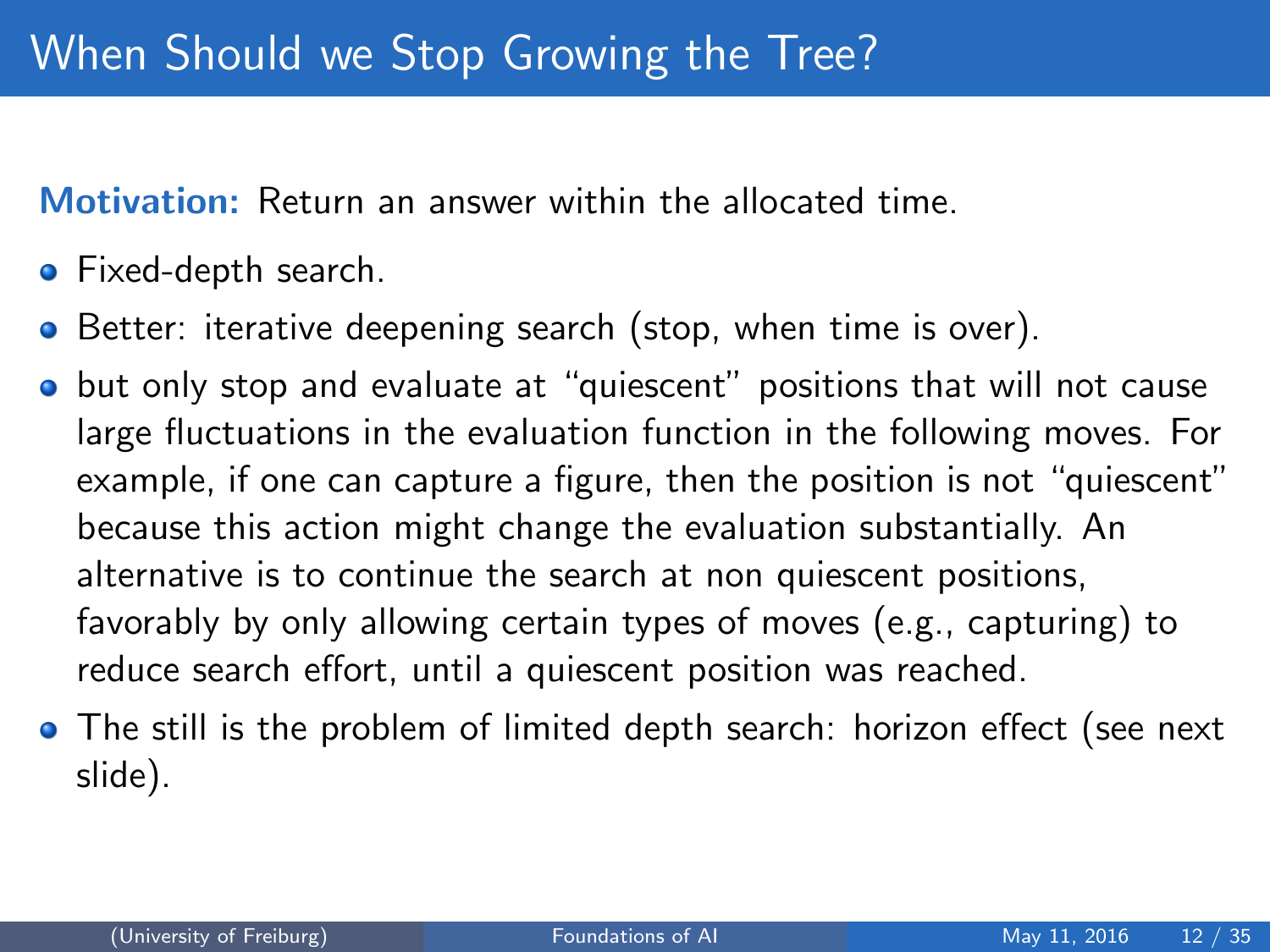

Black to move

- Black has a slight material advantage  $\bullet$
- ... but will eventually lose (pawn becomes a queen).
- A fixed-depth search cannot detect this because it thinks it can avoid it (on the other side of the horizon - because black is concentrating on the check with the rook, to which white must react).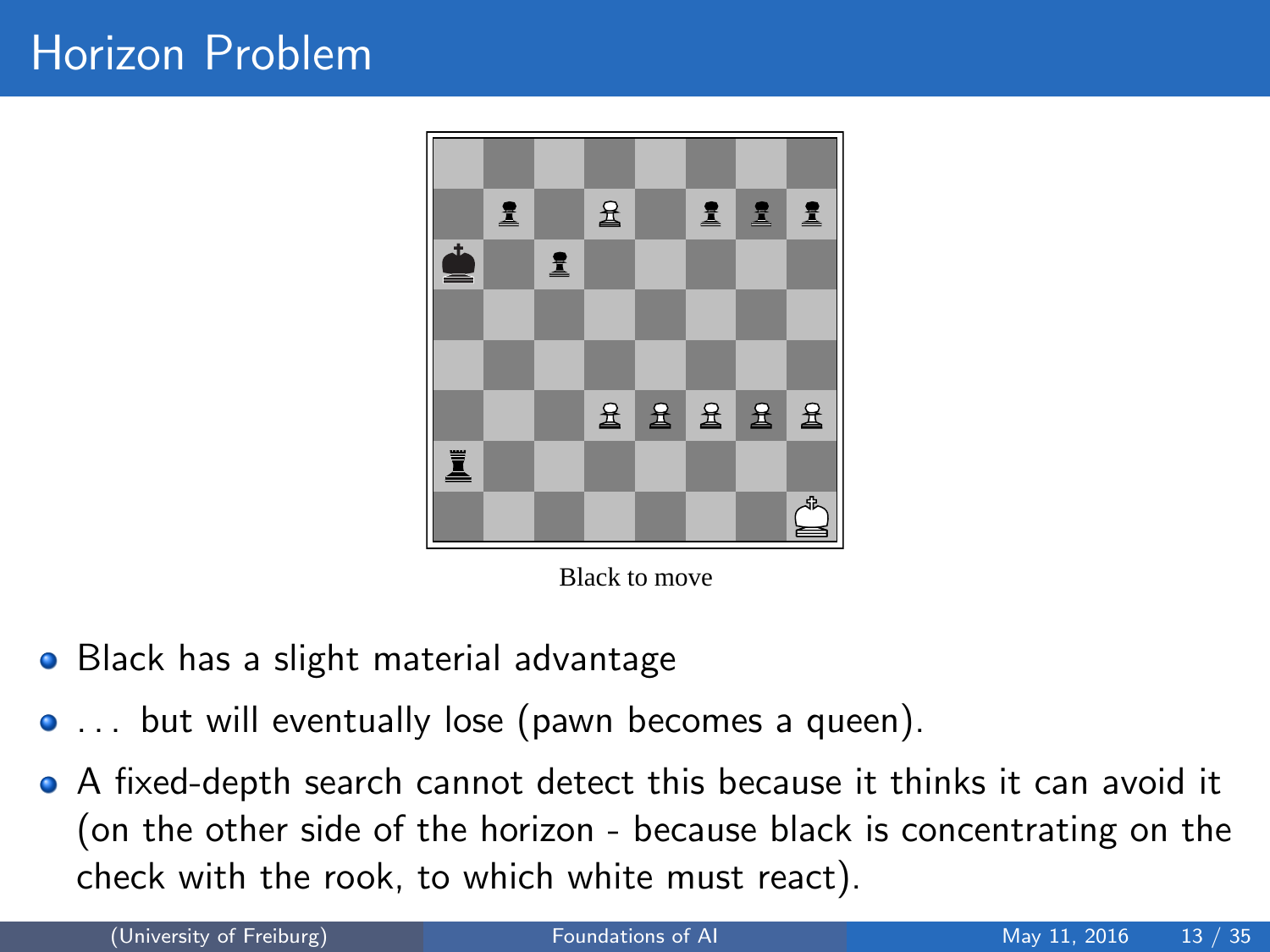## Alpha-Beta Pruning



Can we improve this?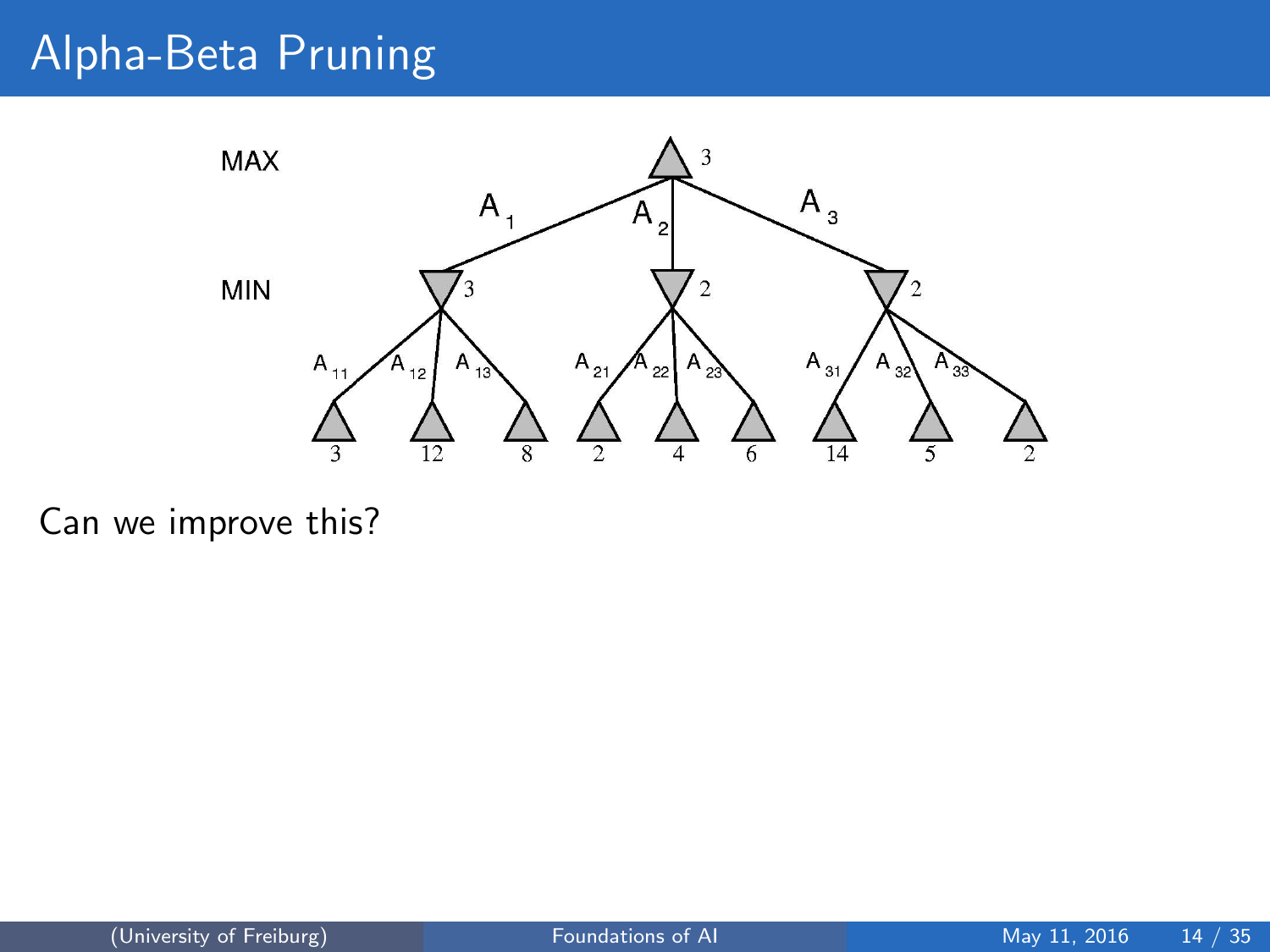## Alpha-Beta Pruning



Can we improve this? We do not need to consider all nodes.

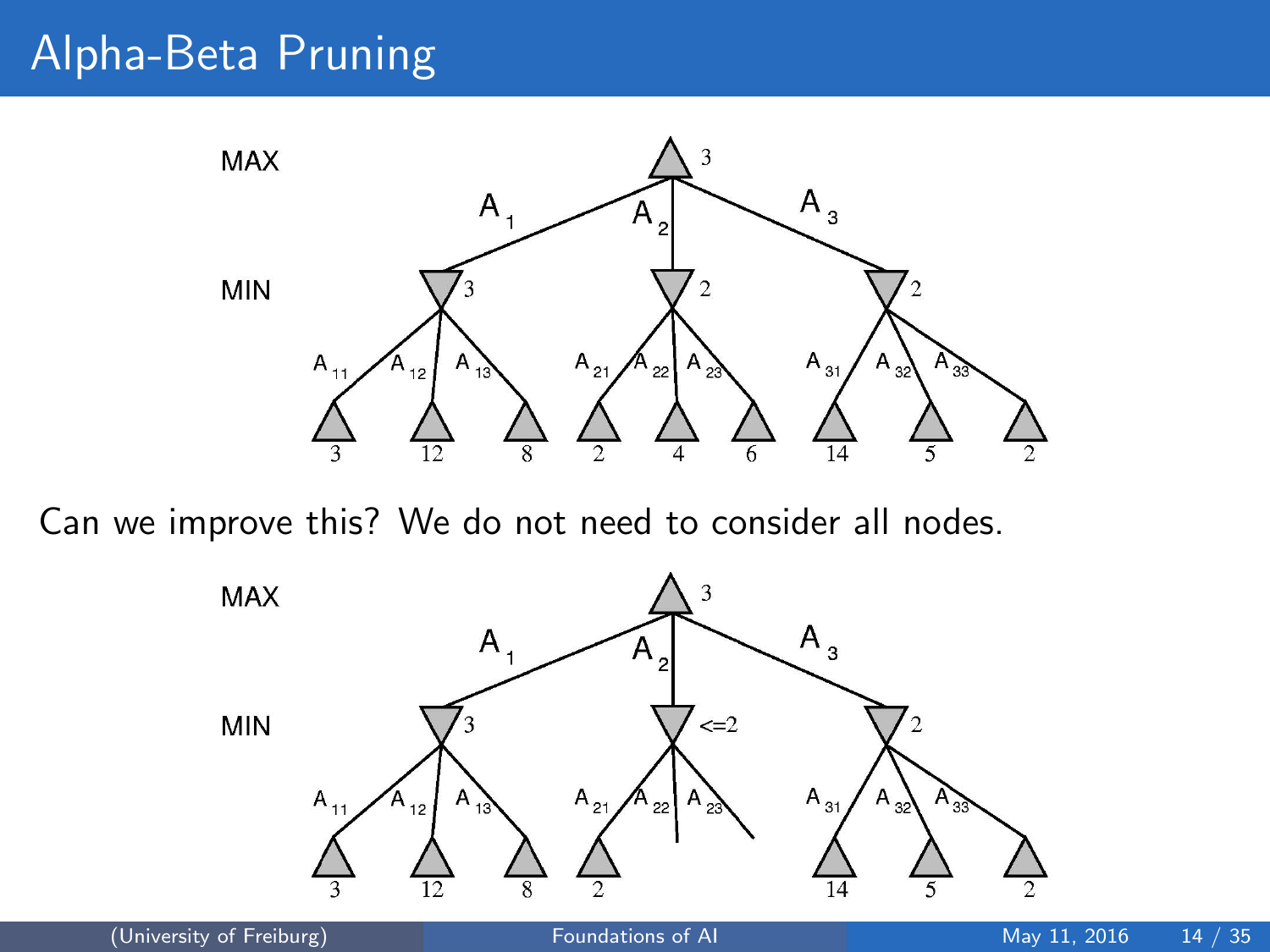## Alpha-Beta Pruning: General



If  $m > n$  we will never reach node n in the game.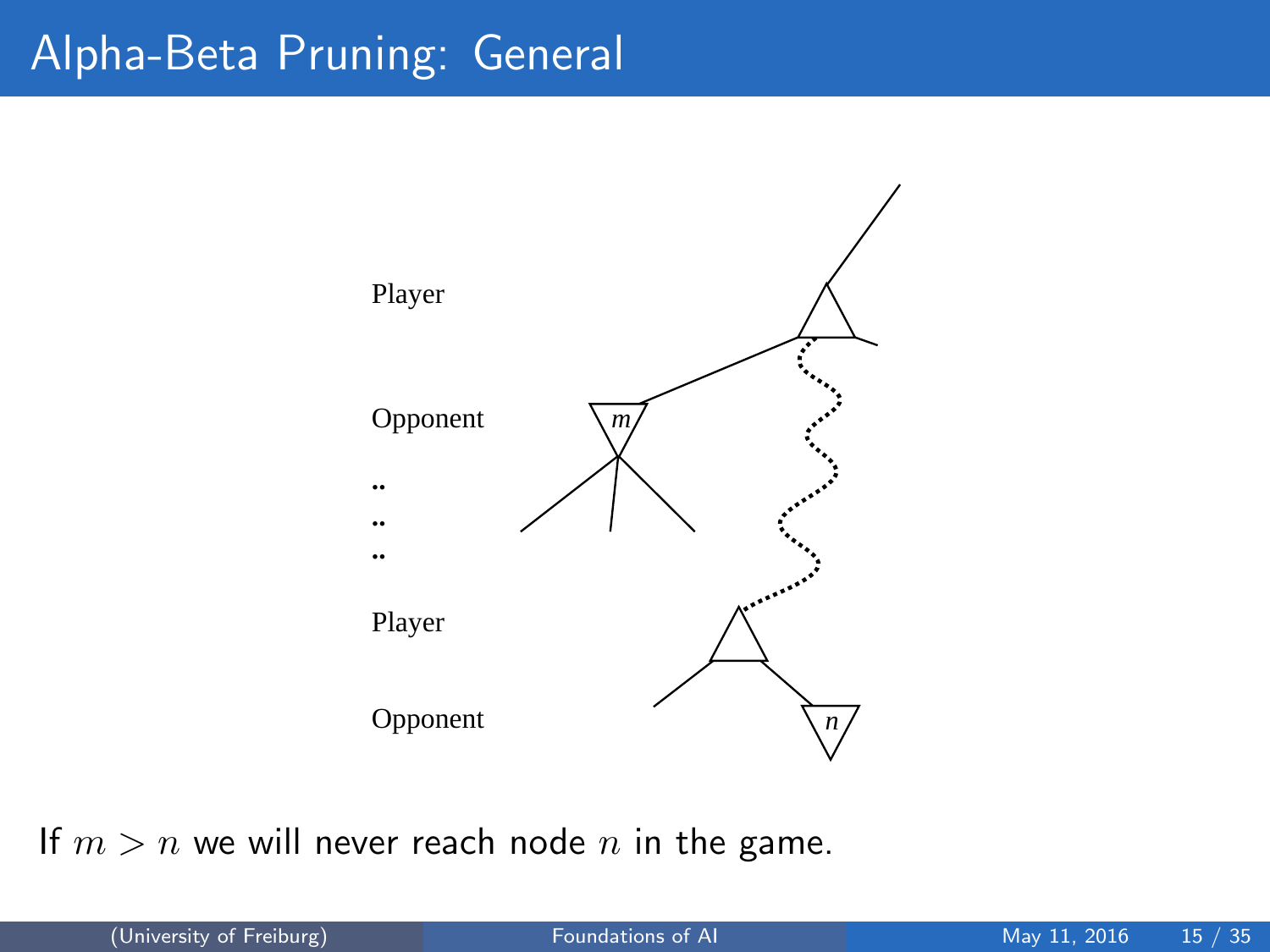Minimax algorithm with depth-first search

 $\alpha$  = the value of the best (i.e., highest-value) choice we have found so far at any choice point along the path for max.

 $\beta$  = the value of the best (i.e., lowest-value) choice we have found so far at any choice point along the path for min.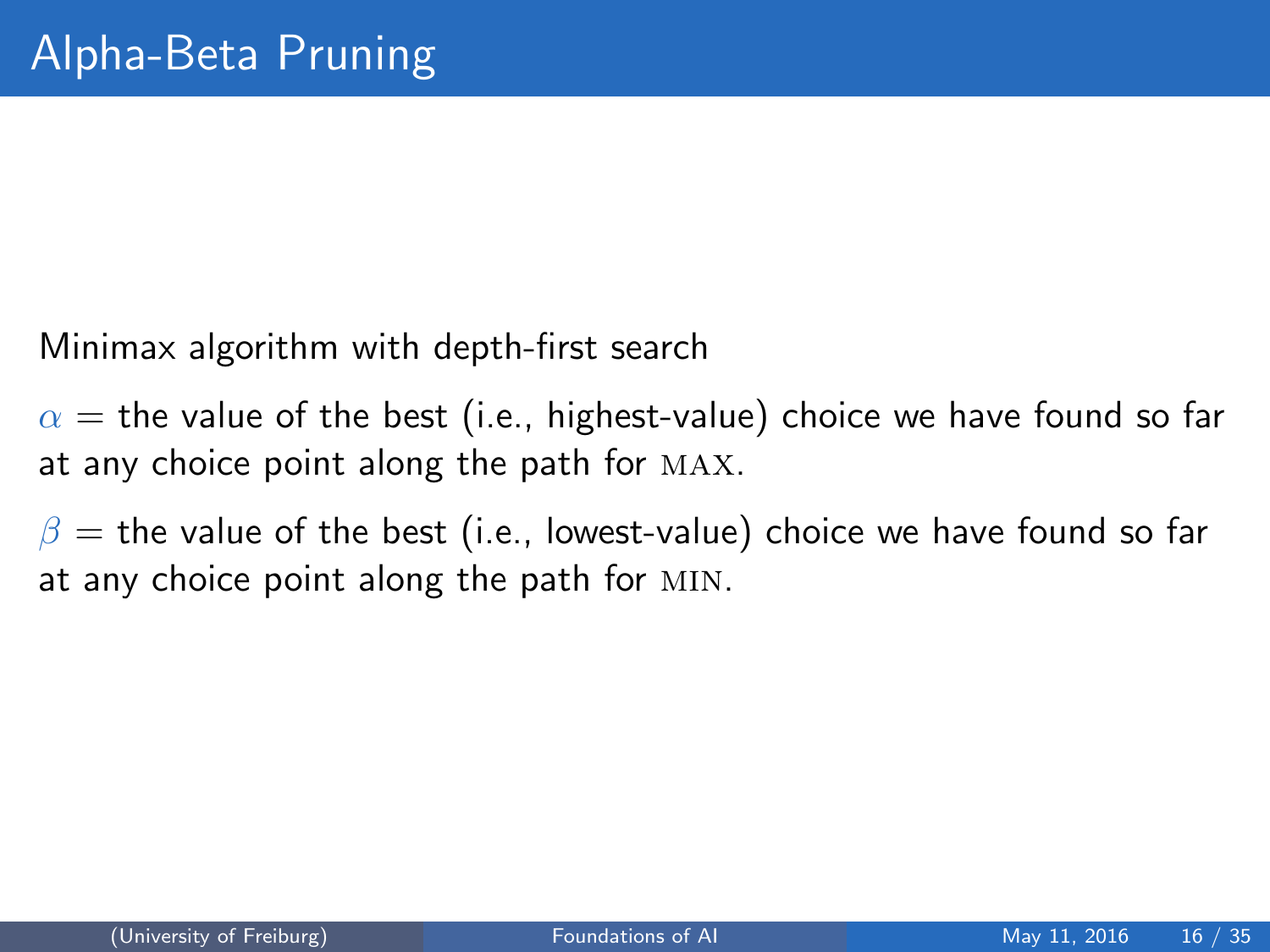The following applies:

 $\alpha$  values of MAX nodes can never decrease

 $\beta$  values of MIN nodes can never increase

- (1) Prune below the MIN node whose  $\beta$ -bound is less than or equal to the  $\alpha$ -bound of its MAX-predecessor node.
- (2) Prune below the MAX node whose  $\alpha$ -bound is greater than or equal to the  $\beta$ -bound of its MIN-predecessor node.
- $\rightarrow$  Provides the same results as the complete minimax search to the same depth (because only irrelevant nodes are eliminated).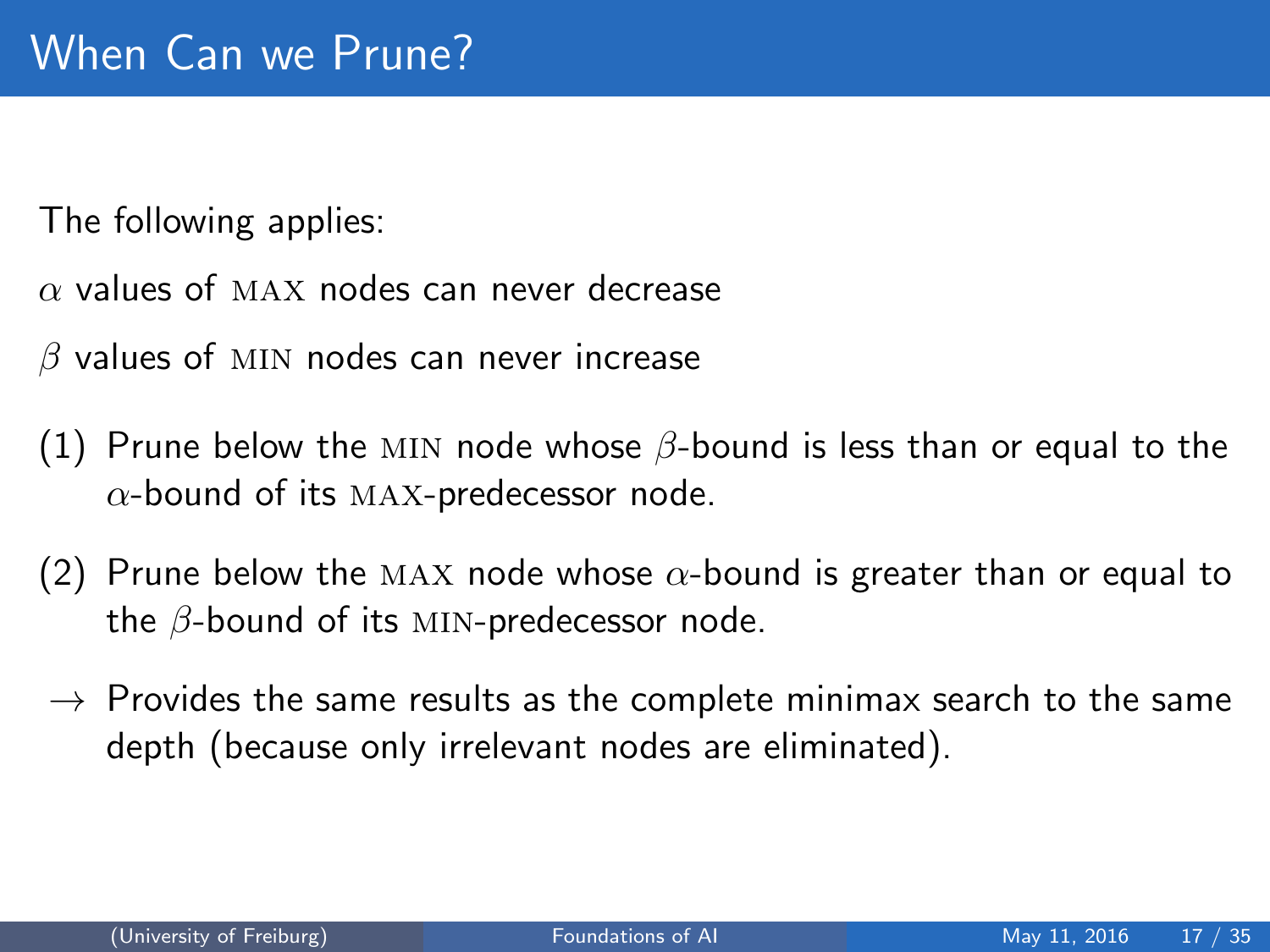## Alpha-Beta Search Algorithm

```
function ALPHA-BETA-SEARCH(state) returns an action
v \leftarrow \text{MAX-VALUE}(state, -\infty, +\infty)return the action in ACTIONS(state) with value v
```

```
function MAX-VALUE(state, \alpha, β) returns a utility value
if TERMINAL-TEST(state) then return UTILITY(state)
 v \leftarrow -\inftyfor each a in ACTIONS(state) do
    v \leftarrow \text{MAX}(v, \text{MIN-VALUE}(\text{RESULT}(s, a), \alpha, \beta))if v > \beta then return v
   \alpha \leftarrow \text{MAX}(\alpha, v)return v
```

```
function MIN-VALUE(state, \alpha, \beta) returns a utility value
if TERMINAL-TEST(state) then return UTILITY(state)
 v \leftarrow +\inftyfor each a in ACTIONS(state) do
    v \leftarrow \text{MIN}(v, \text{MAX-VALUE}(\text{RESULT}(s, a), \alpha, \beta))if v \leq \alpha then return v
   \beta \leftarrow \text{MIN}(\beta, v)return v
```
#### $\textsf{Initial call with MAX-VALUE} (initial-state, -\infty, +\infty)$ MINIMAX functions in Figure **??**, except for the two lines in each of MIN-VALUE and MAX-VALUE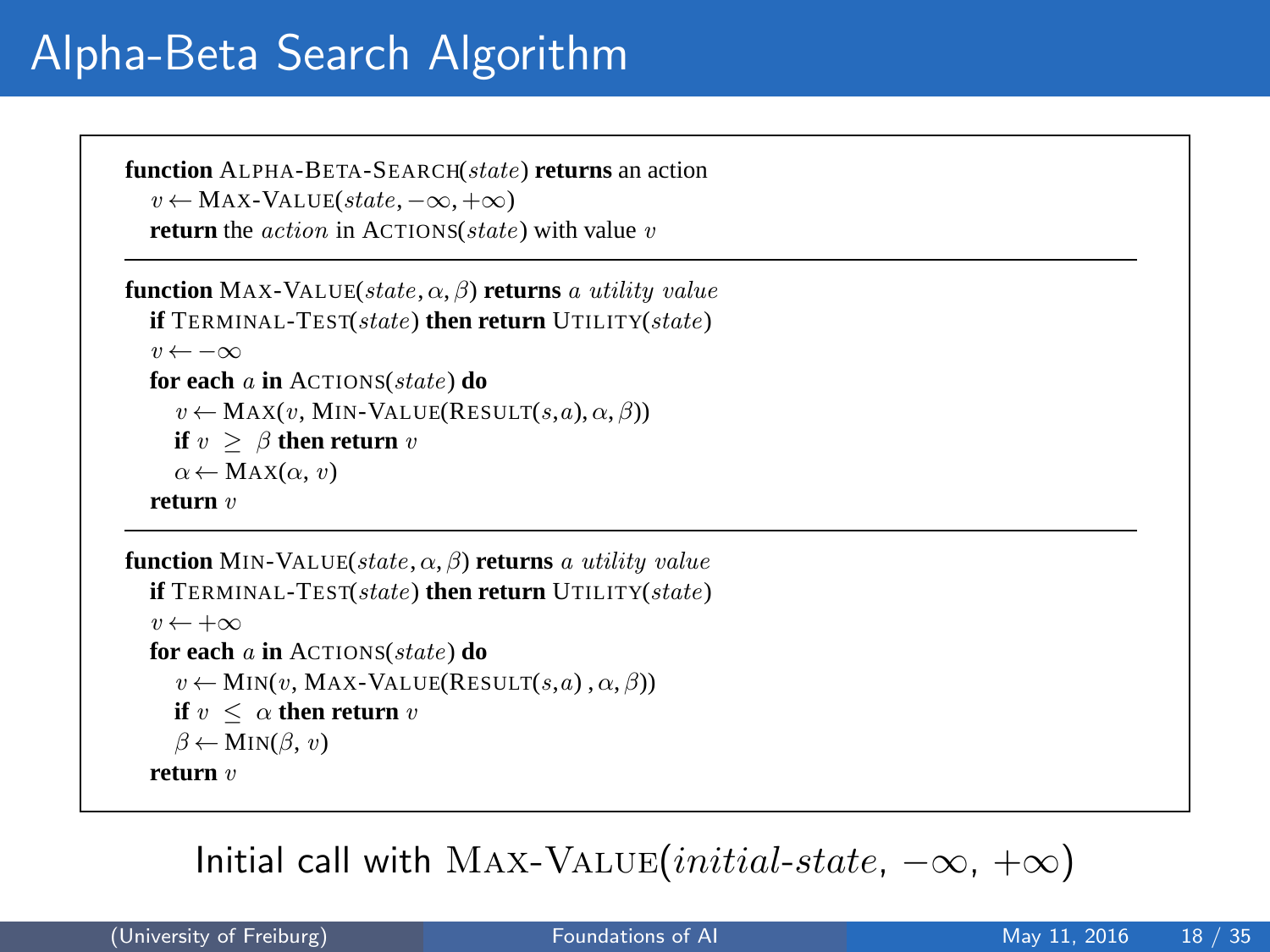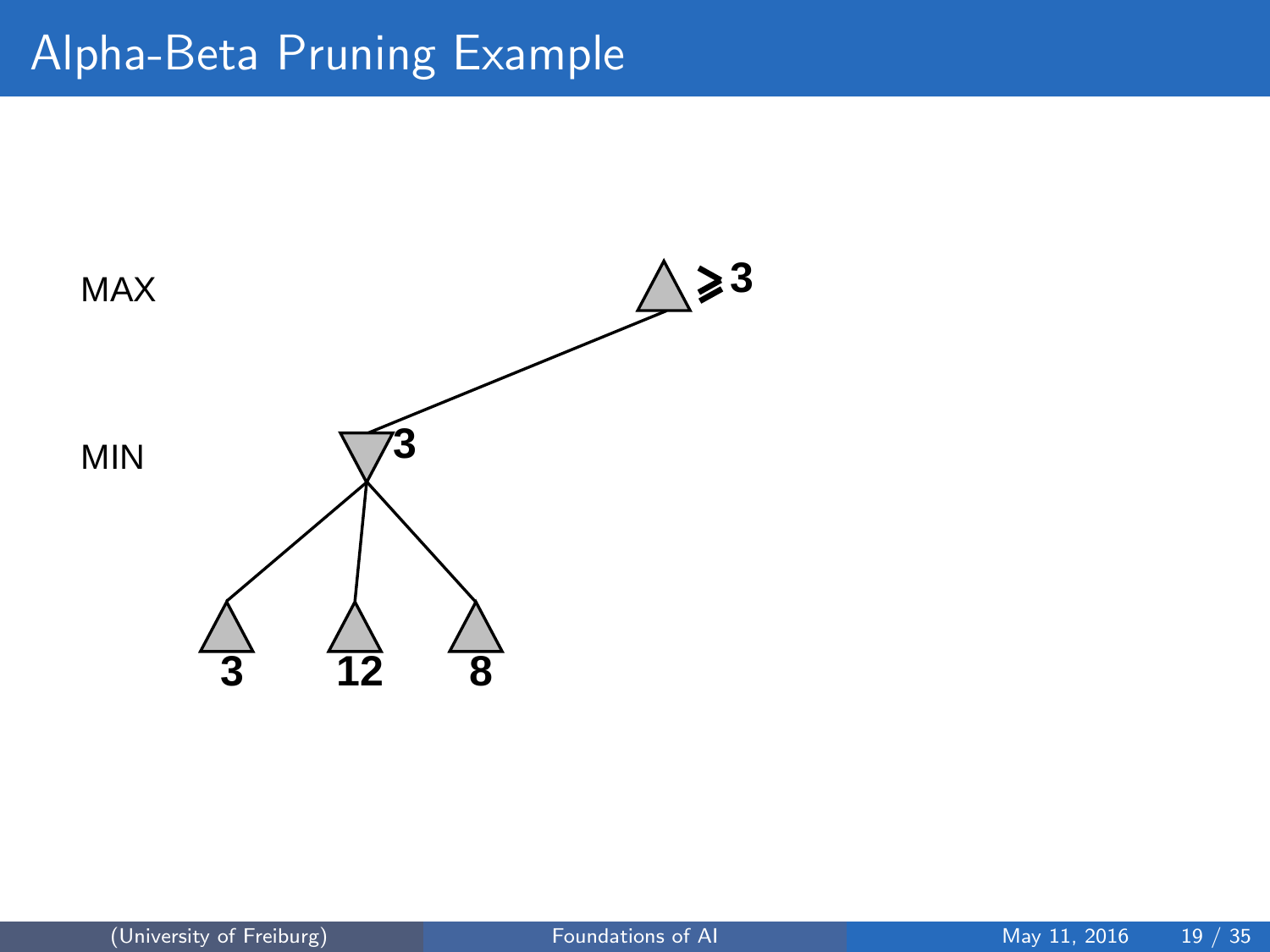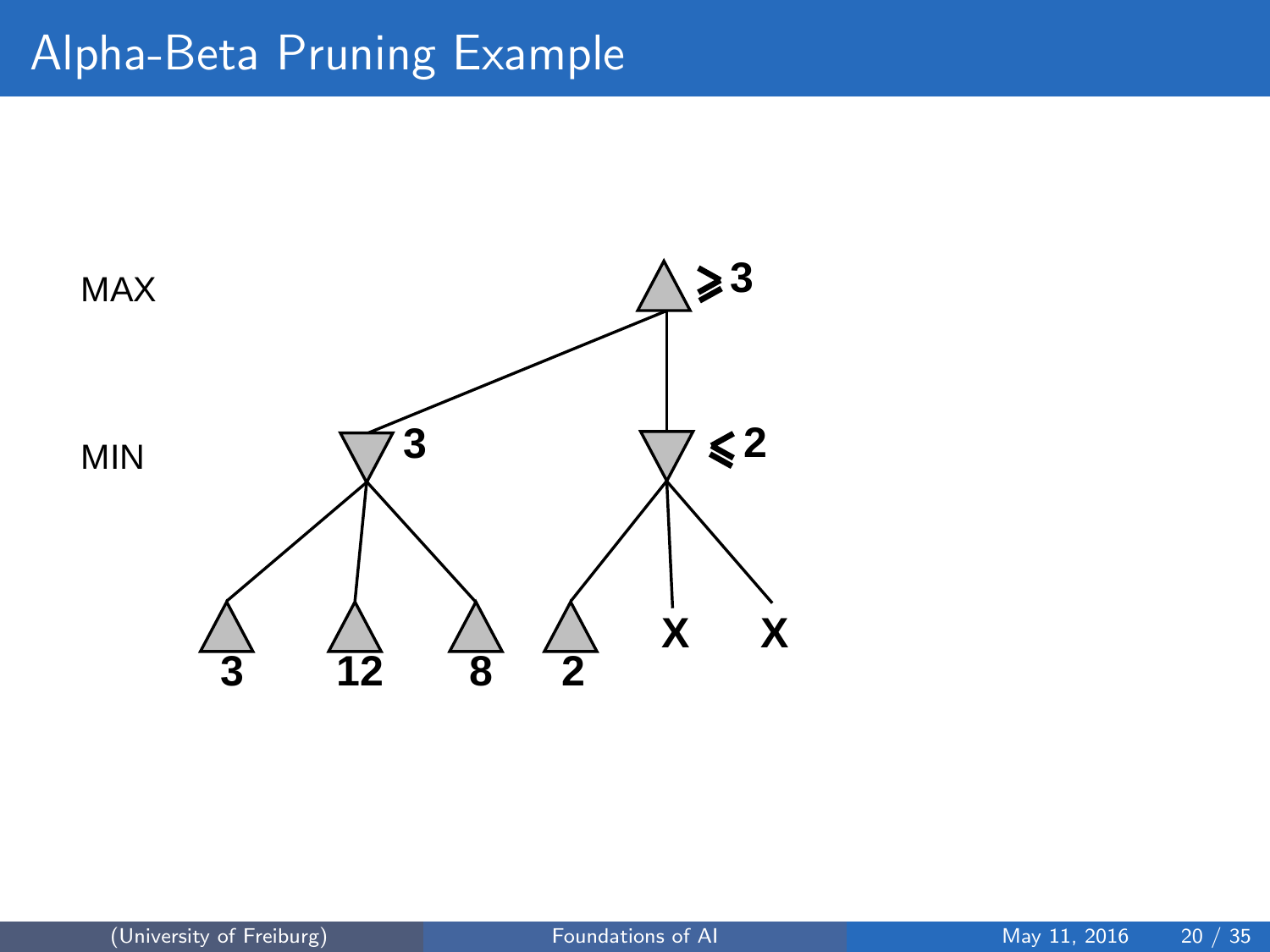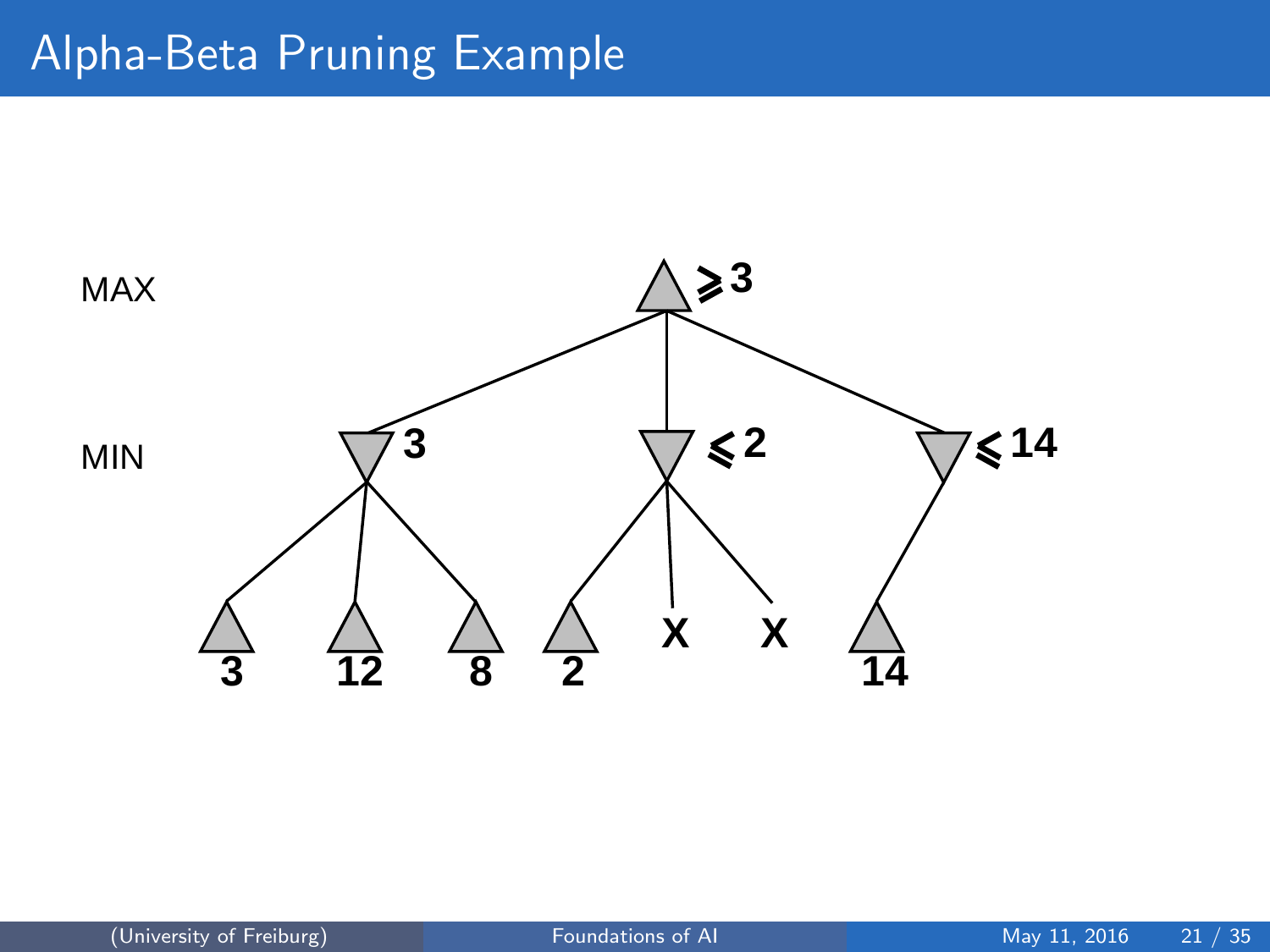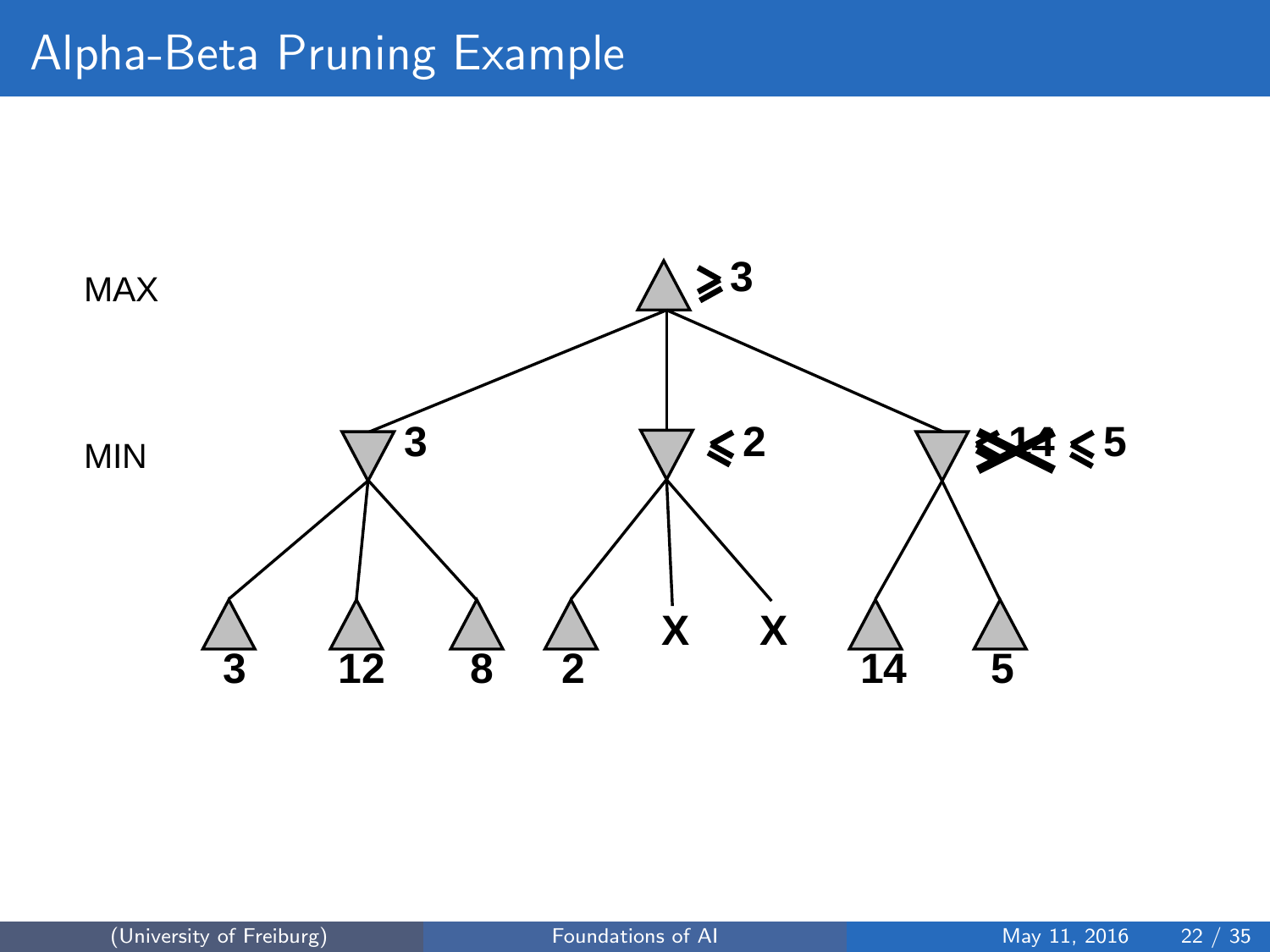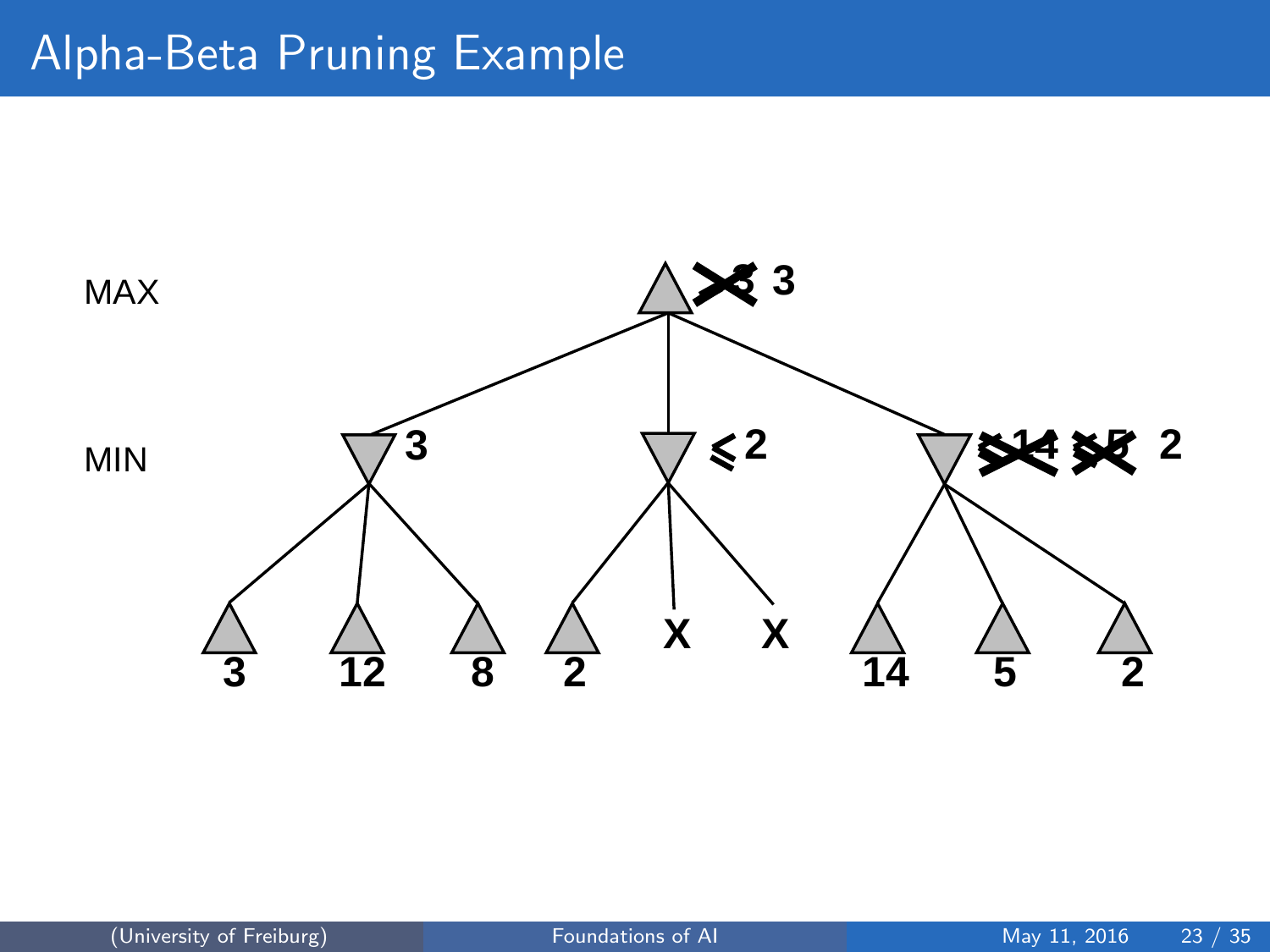- The alpha-beta search cuts the largest amount off the tree when we examine the best move first.
- In the best case (always the best move first), the search expenditure is reduced to  $O(b^{d/2}) \Rightarrow$  we can search twice as deep in the same amount of time.
- In the average case (randomly distributed moves), for moderate b  $(b < 100)$ , we roughly have  $O(b^{3d/4})$ .
- However, best move typically is not known. Practical case: A simple ordering heuristic brings the performance close to the best case  $\Rightarrow$  In chess, we can thus reach a depth of 6-7 moves.

#### Good ordering for chess?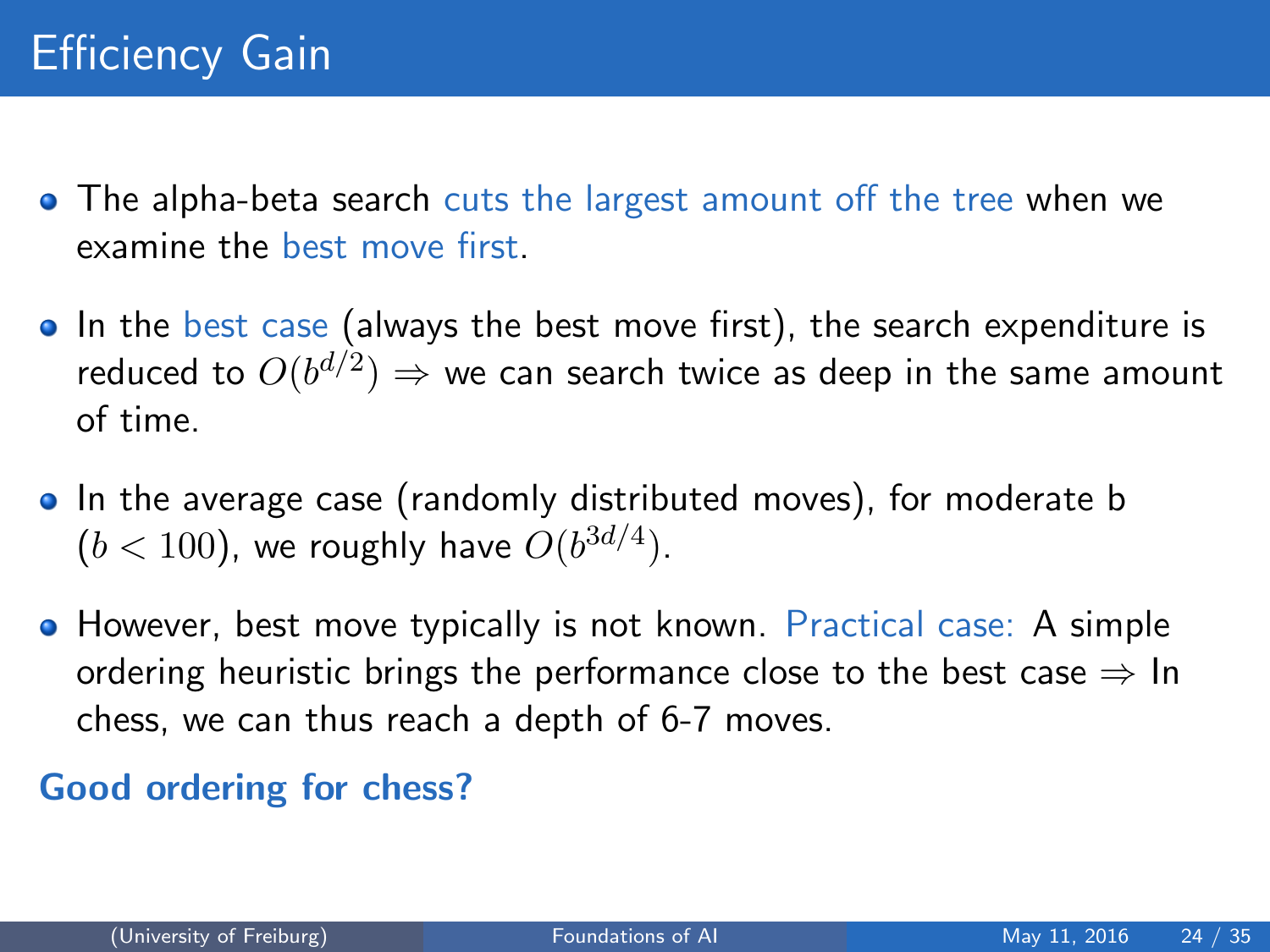- The alpha-beta search cuts the largest amount off the tree when we examine the best move first.
- In the best case (always the best move first), the search expenditure is reduced to  $O(b^{d/2}) \Rightarrow$  we can search twice as deep in the same amount of time.
- In the average case (randomly distributed moves), for moderate b  $(b < 100)$ , we roughly have  $O(b^{3d/4})$ .
- However, best move typically is not known. Practical case: A simple ordering heuristic brings the performance close to the best case  $\Rightarrow$  In chess, we can thus reach a depth of 6-7 moves.

Good ordering for chess? Try captures first, then threats, then forward moves, then backward moves.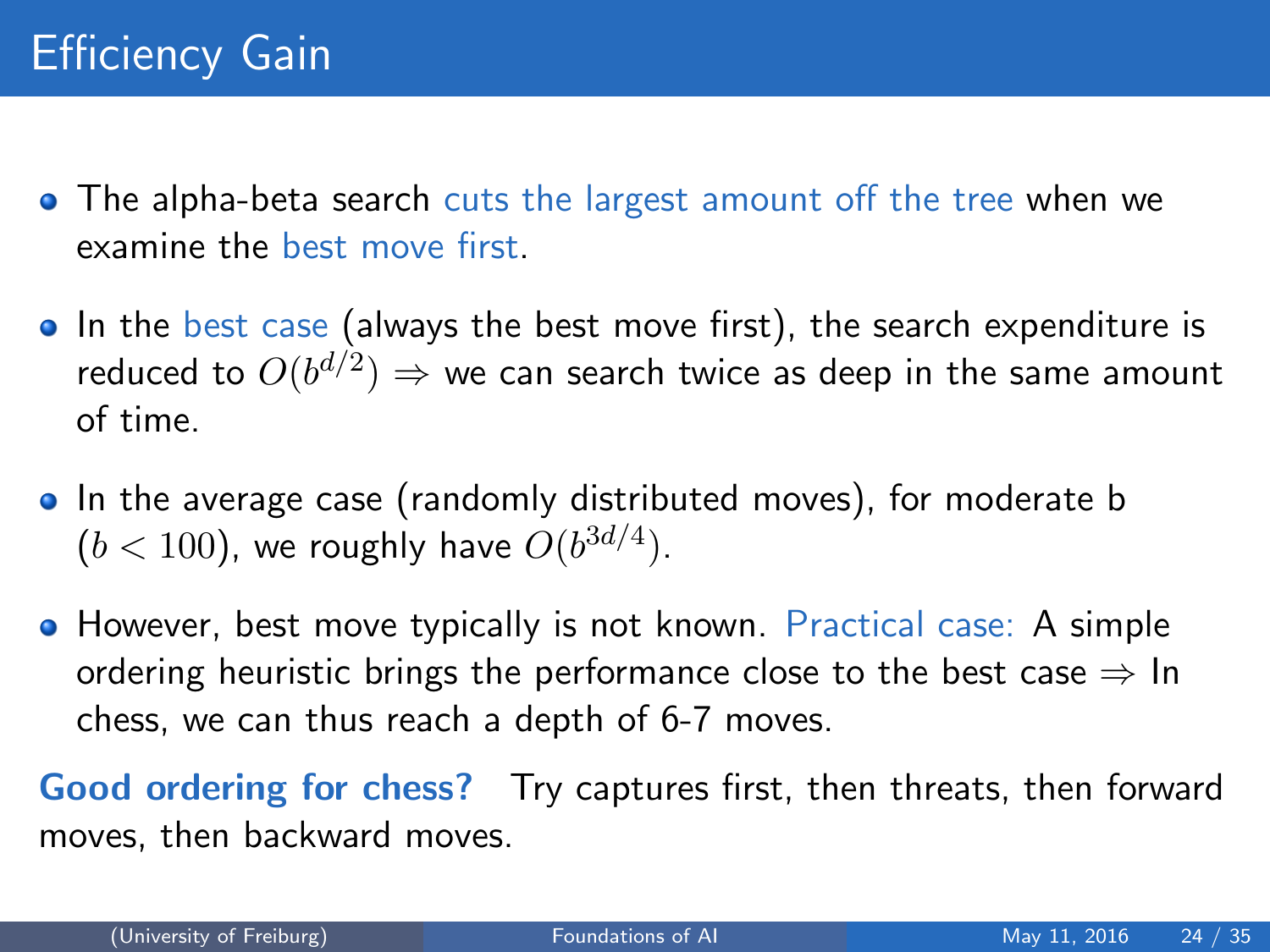#### <span id="page-27-0"></span>Games that Include an Element of Chance



White has just rolled 6-5 and has 4 legal moves.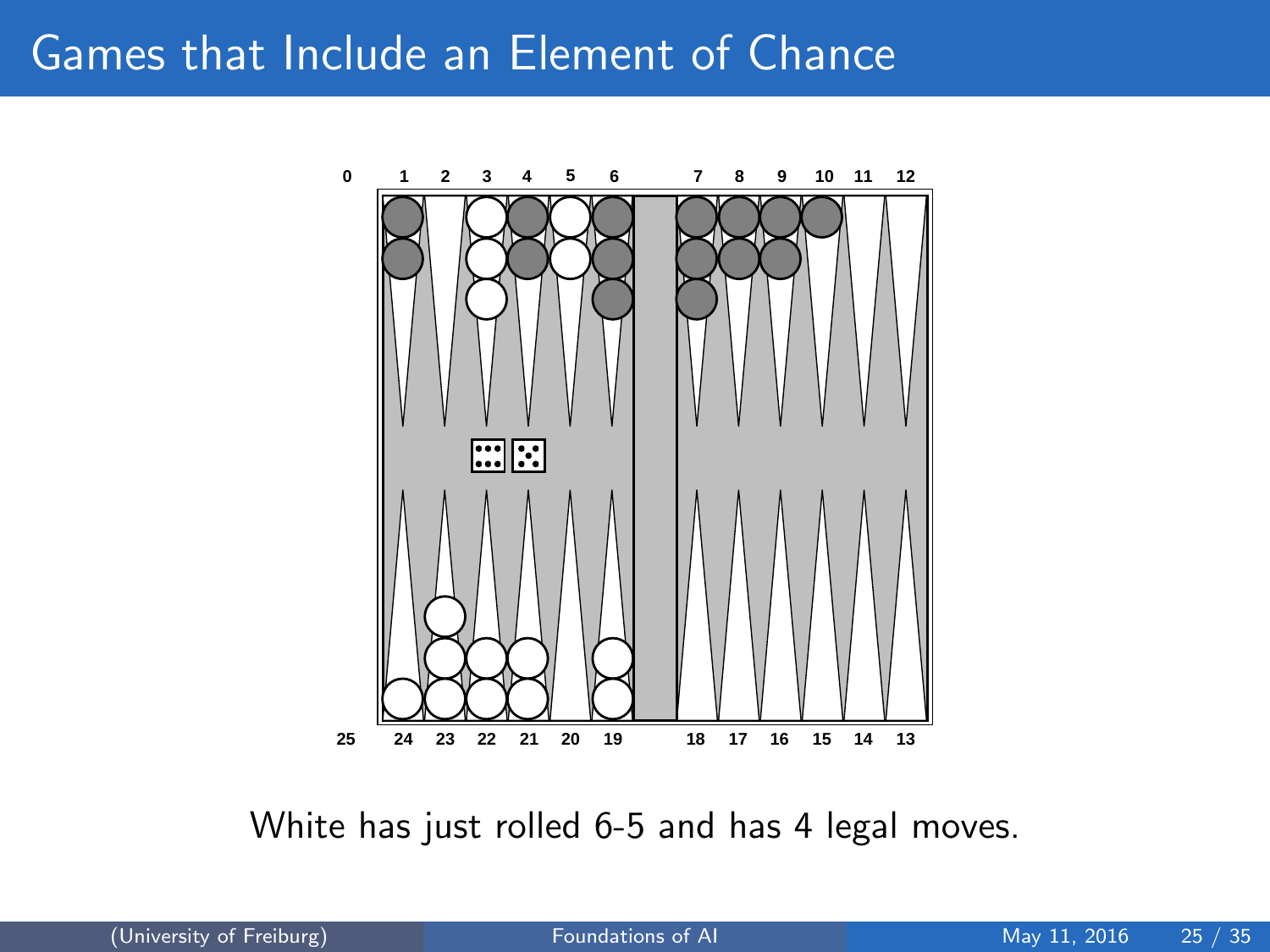#### Game Tree for Backgammon

In addition to MIN- and MAX nodes, we need chance nodes (for the dice).

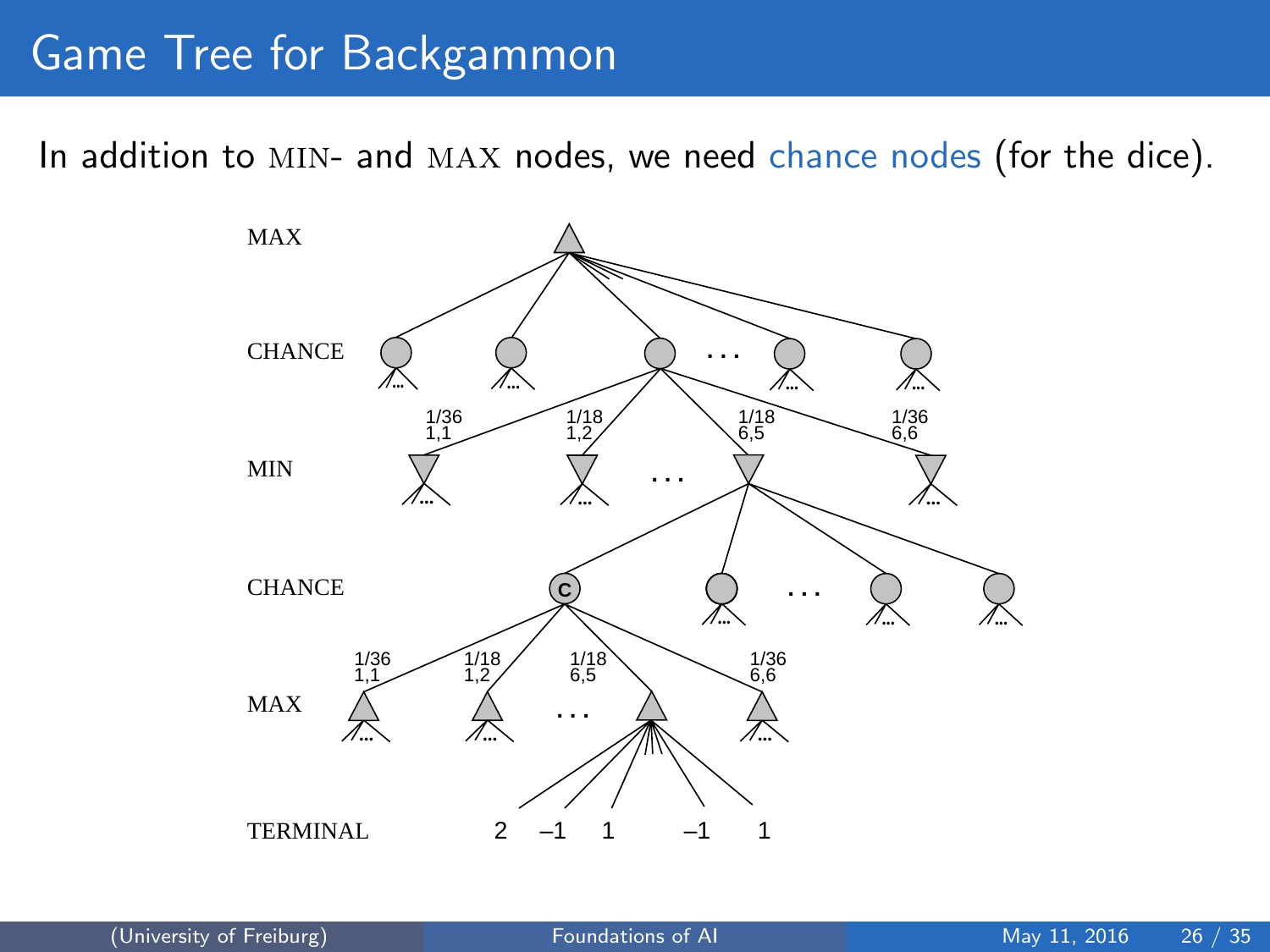Utility function for chance nodes  $C$  over MAX:

 $d_i$ : possible dice roll

 $P(d_i)$ : probability of obtaining that roll

 $S(C, d_i)$ : attainable positions from C with roll  $d_i$ 

UTILITY(s): Evaluation of s

$$
\text{EXPECTIMAX}(C) = \sum_{i} P(d_i) \max_{s \in S(C, d_i)} (\text{UTILITY}(s))
$$

EXPECTIMIN likewise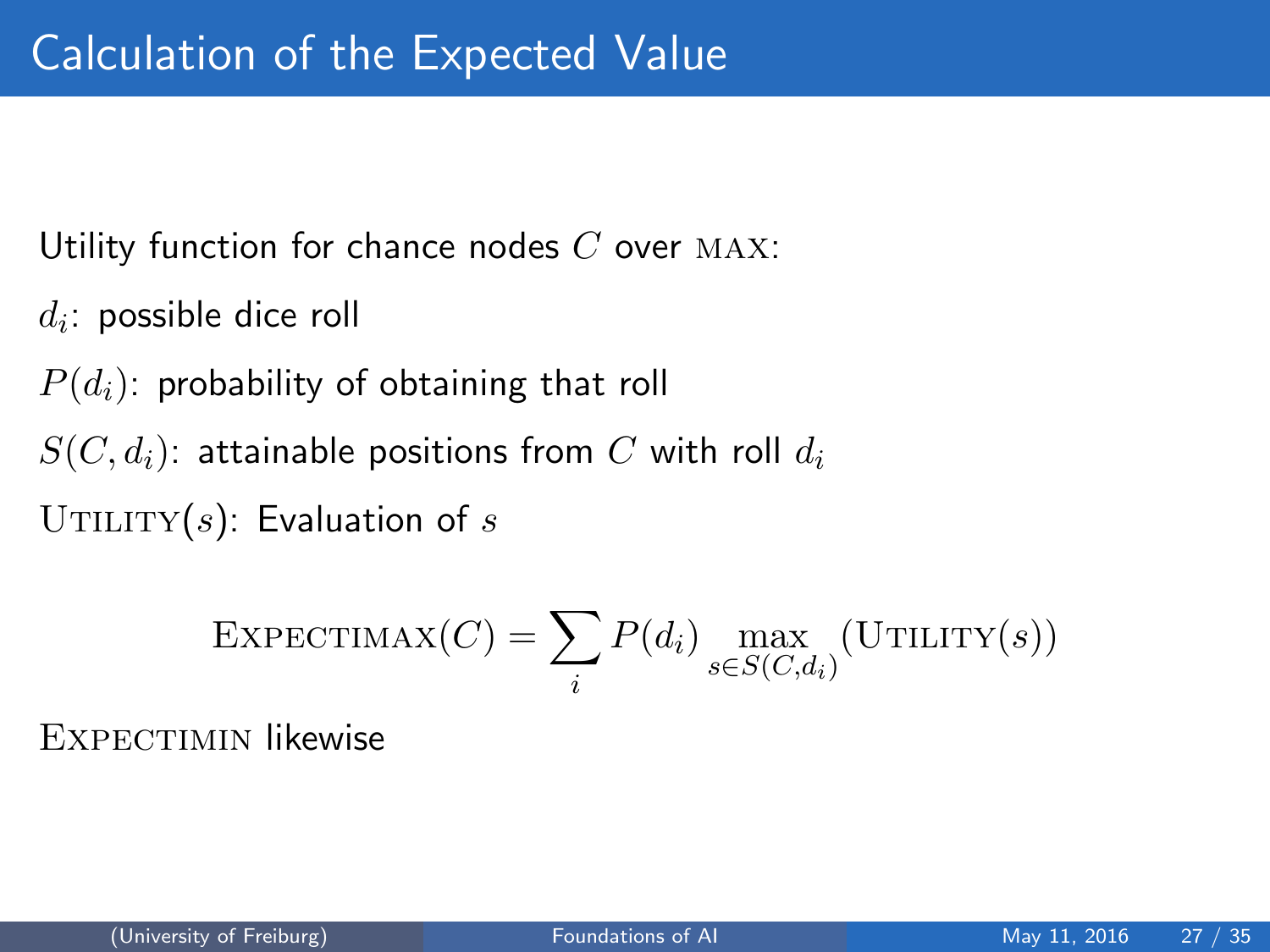Order-preserving transformations on the evaluation values may change the best move:



- Search costs increase: Instead of  $O(b^d)$ , we get  $O((b \times n)^d)$ , where  $n$  is the number of possible dice outcomes.
- $\rightarrow$  In Backgammon ( $n = 21$ ,  $b = 20$ , can be 4000) the maximum for d is 2.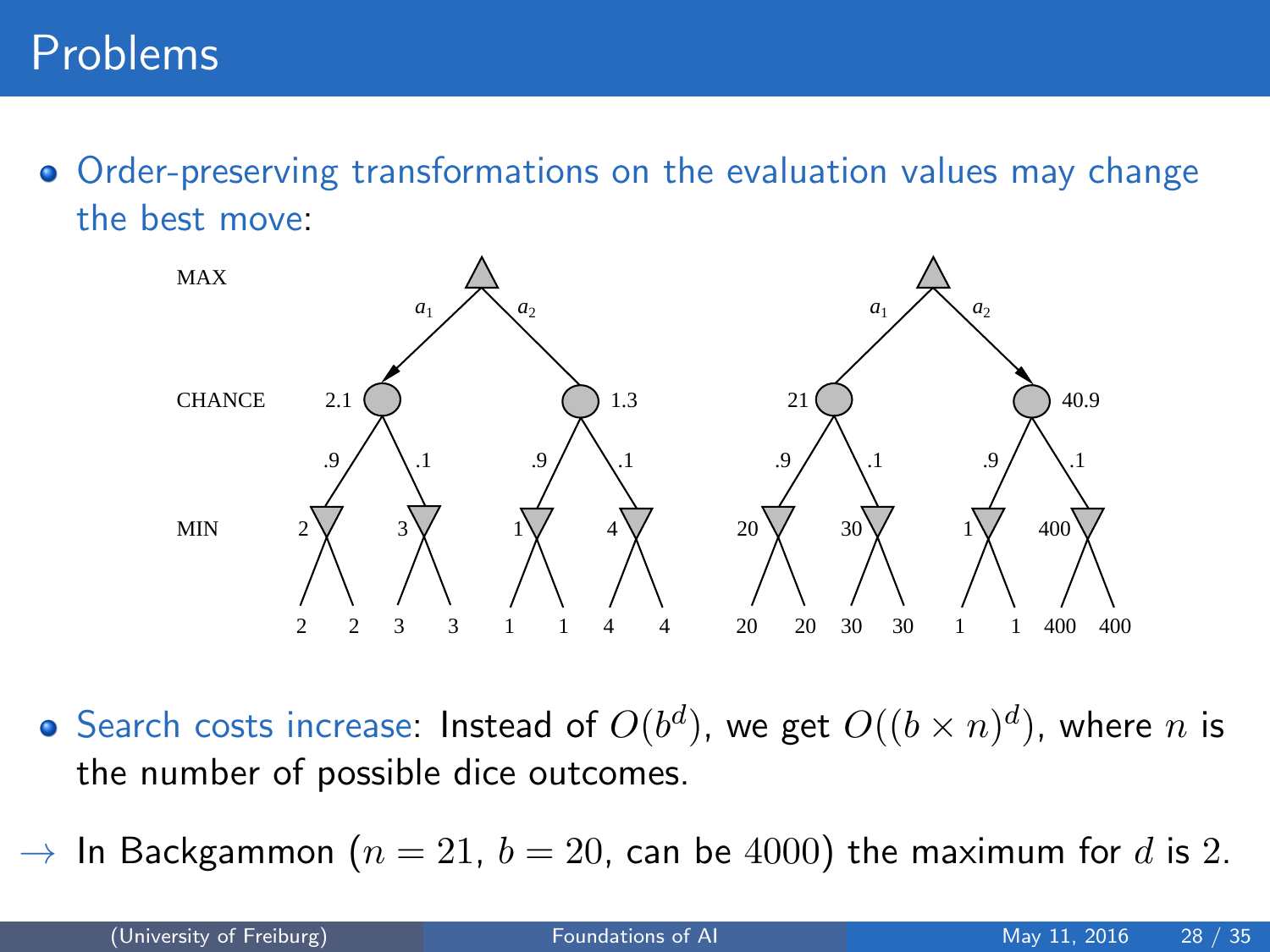- Recently card games such as bridge and poker have been addressed as well
- One approach: simulate play with open cards and then average over all possible plays (or make a Monte Carlo simulation) using minimax (perhaps modified)
- Pick the move with the best expected result (usually all moves will lead to a loss, but some give better results)
	- Averaging over clairvoyance
- Although "incorrect", appears to give reasonable results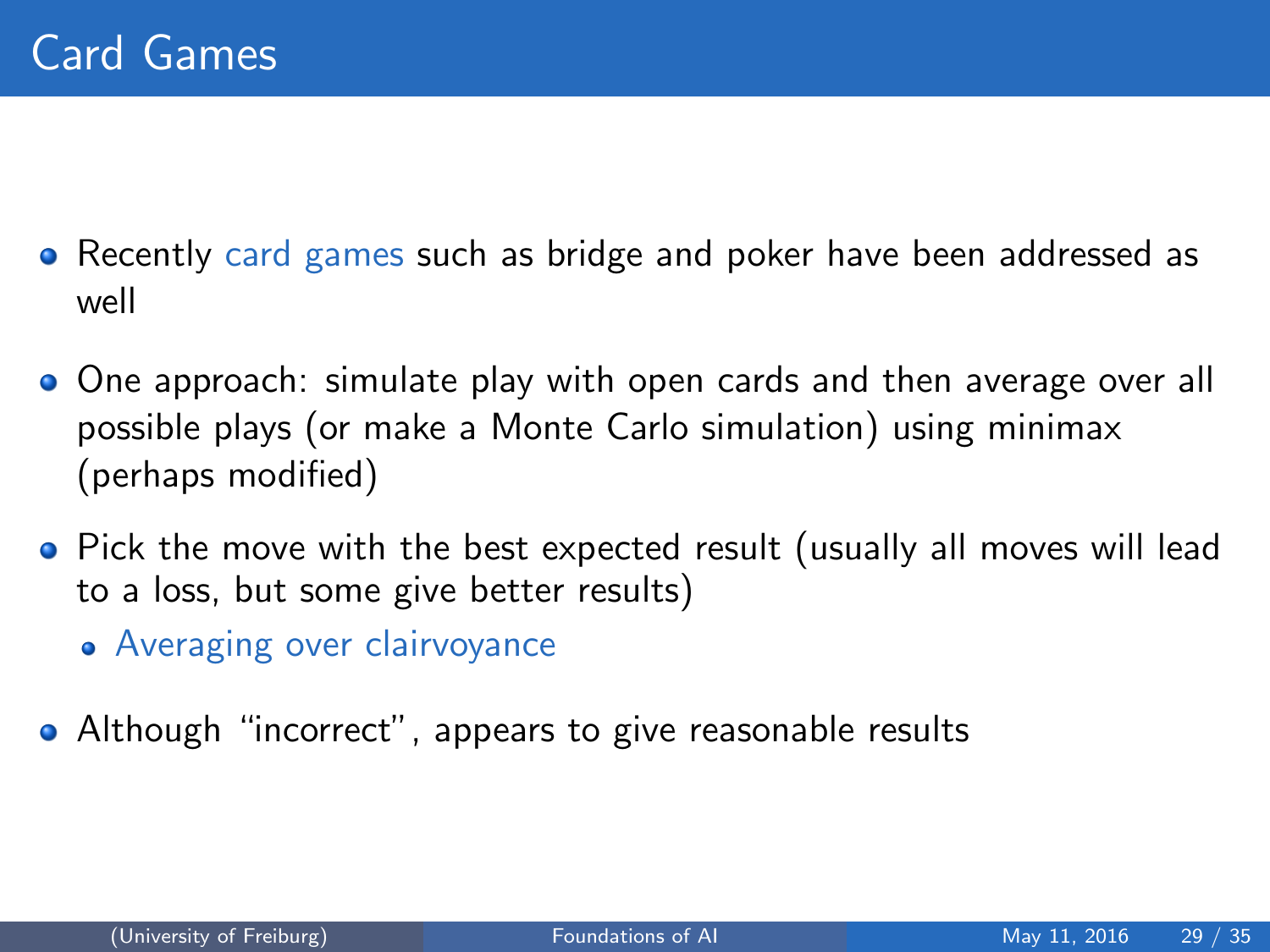<span id="page-32-0"></span>Checkers, draughts (by international rules): A program called CHINOOK is the official world champion in man-computer competition (acknowledges by ACF and EDA) and the highest-rated player:

> CHINOOK: 2712 Ron King: 2632 Asa Long: 2631 Don Lafferty: 2625

Backgammon: The BKG program defeated the official world champion in 1980. A newer program TD-Gammon is among the top 3 players.

Othello: Very good, even on normal computers. In 1997, the Logistello program defeated the human world champion.

Go: The best programs by 2015 (Zen, Mogo, Crazystone) using Monte Carlo techniques (UCT) are rated as good as strong amateurs (1kyu/1dan) on the Internet Go servers.

In March 2016 Google's AlphaGo won a match against one of the best Go-players in the world. We return to this in the last lecture.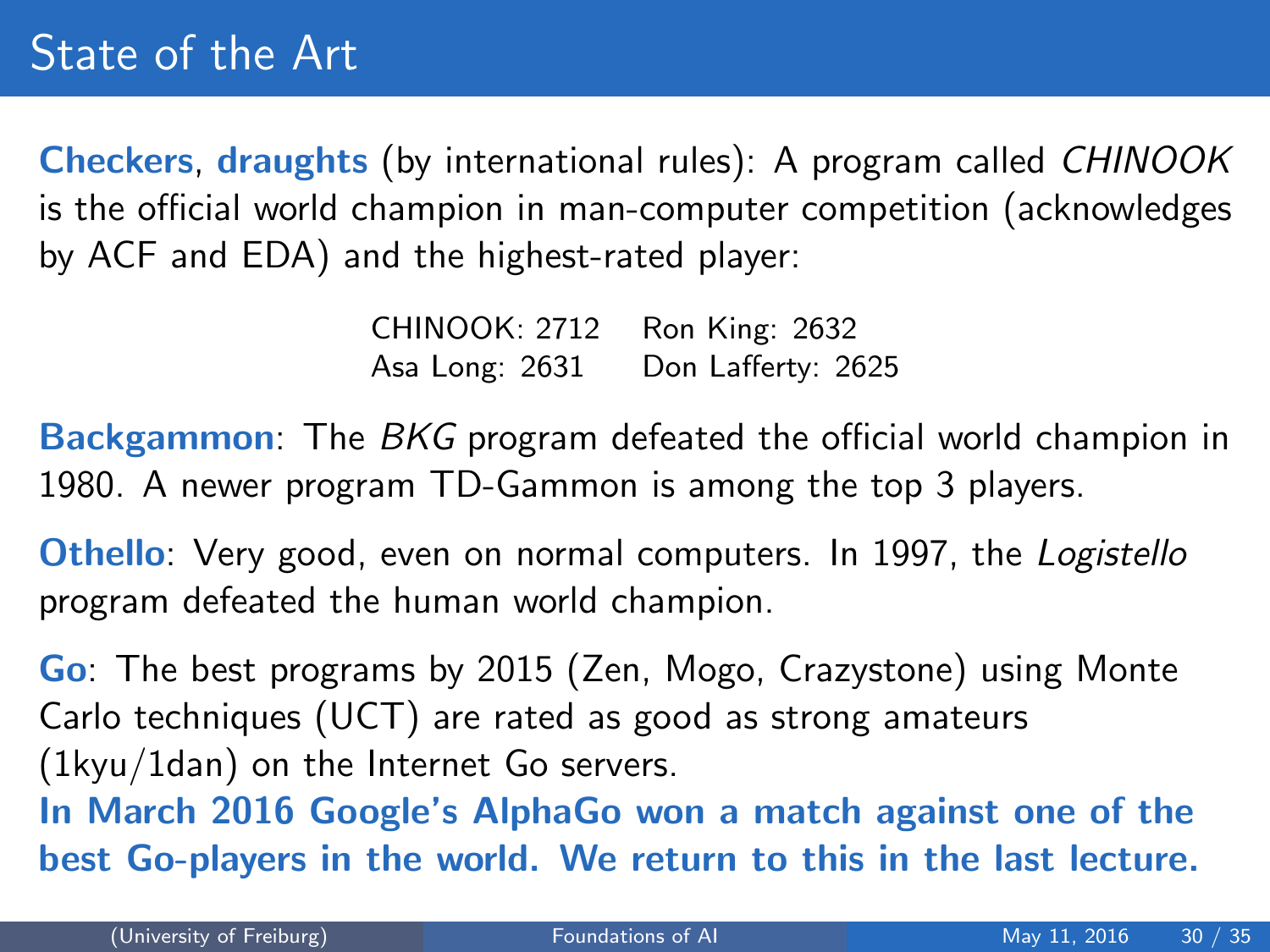Chess as "Drosophila" of AI research.

- A limited number of rules produces an unlimited number of courses of play. In a game of 40 moves, there are  $1.5 \times 10^{128}$  possible courses of play.
- Victory comes through logic, intuition, creativity, and previous knowledge.
- **Only special chess intelligence, no "general knowledge"**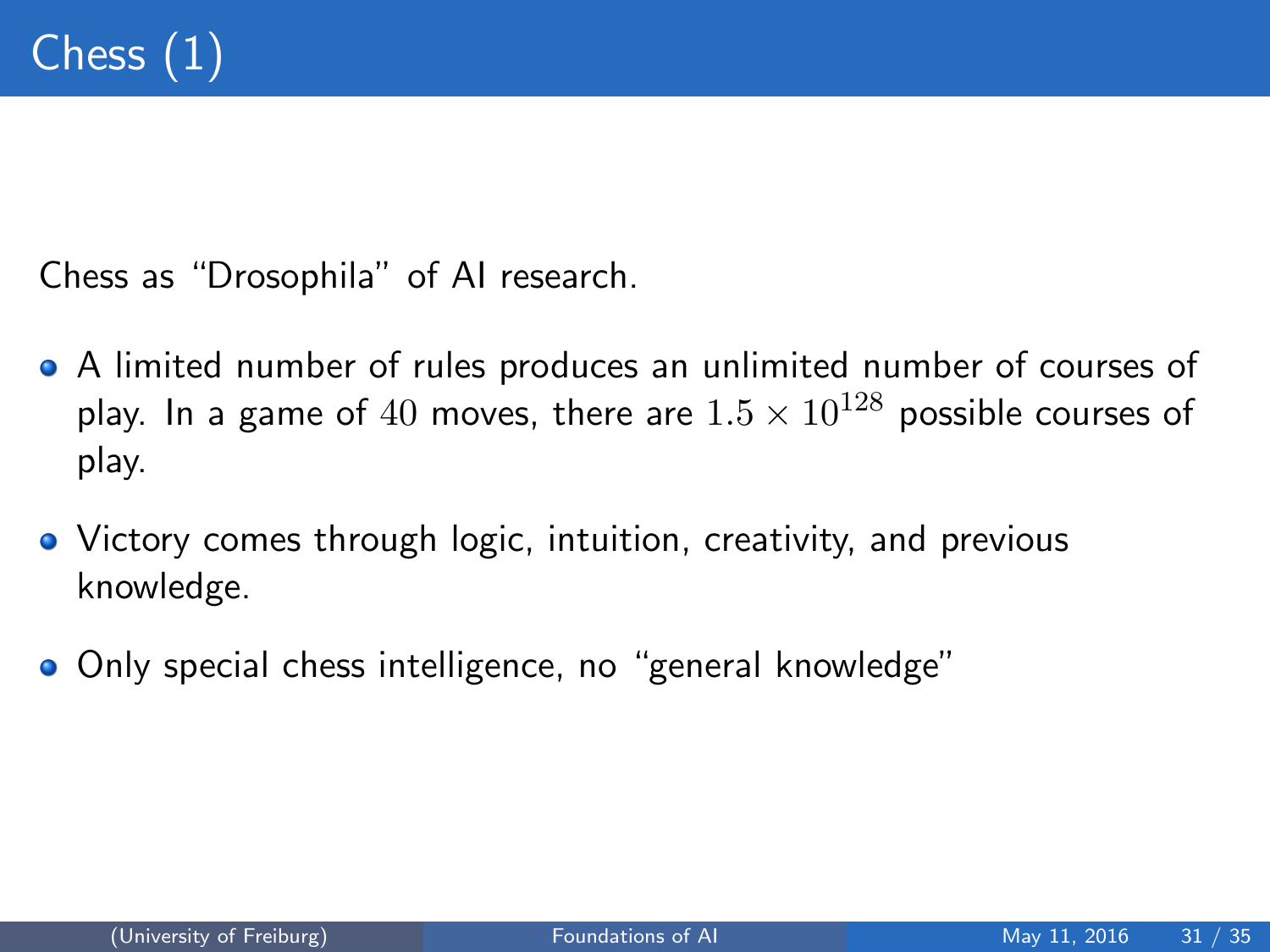# Chess (2)

In 1997, world chess master G. Kasparow was beaten by a computer in a match of 6 games.

Deep Blue (IBM Thomas J. Watson Research Center)

- Special hardware (32 processors with 8 chips, 2 Mi. calculations per second)
- **A** Heuristic search
- **Case-based reasoning and learning techniques** 
	- 1996 Knowledge based on 600,000 chess games
	- 1997 Knowledge based on 2 million chess games
	- Training through grand masters
- Duel between the "machine-like human Kasparow vs. the human machine Deep Blue."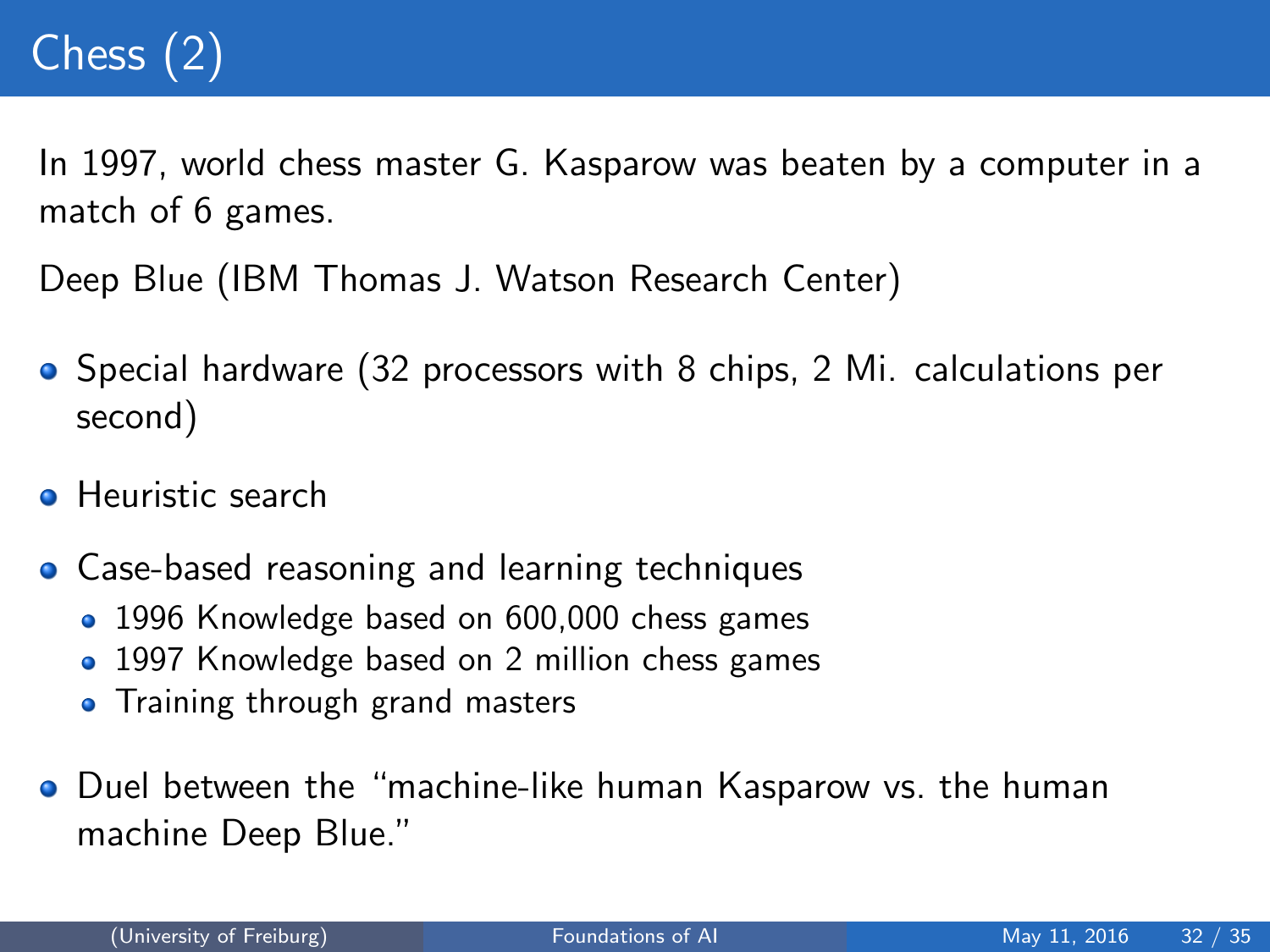Nowadays, ordinary PC hardware is enough . . .

| <b>Name</b>        | <b>Strength (ELO)</b> |
|--------------------|-----------------------|
| <b>Rybka 2.3.1</b> | 2962                  |
| G. Kasperow        | 2828                  |
| V. Anand           | 2758                  |
| A. Karpow          | 2710                  |
| <b>Deep Blue</b>   | 2680                  |

 $\mathsf{human}\ \mathsf{ELO}\ \mathsf{points}\ \ldots$ But note that the machine ELO points are not strictly comparable to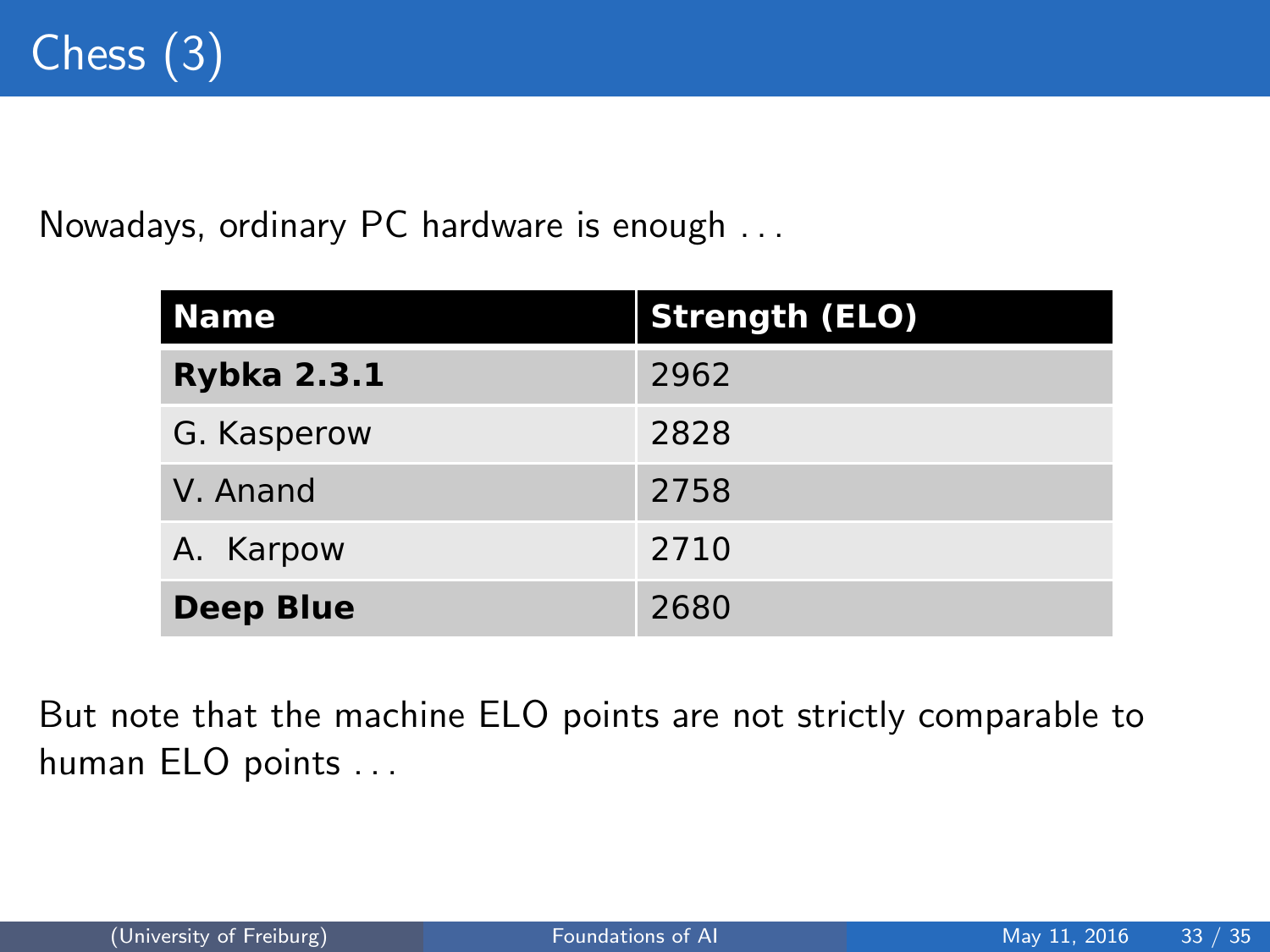- Alpha-Beta-Search
- ... with dynamic decision-making for uncertain positions
- Good (but usually simple) evaluation functions
- Large databases of opening moves
- Very large game termination databases (for checkers, all 10-piece situations)
- **•** For Go, Monte-Carlo techniques proved to be successful!
- And very fast and parallel processors as well as huge memory!